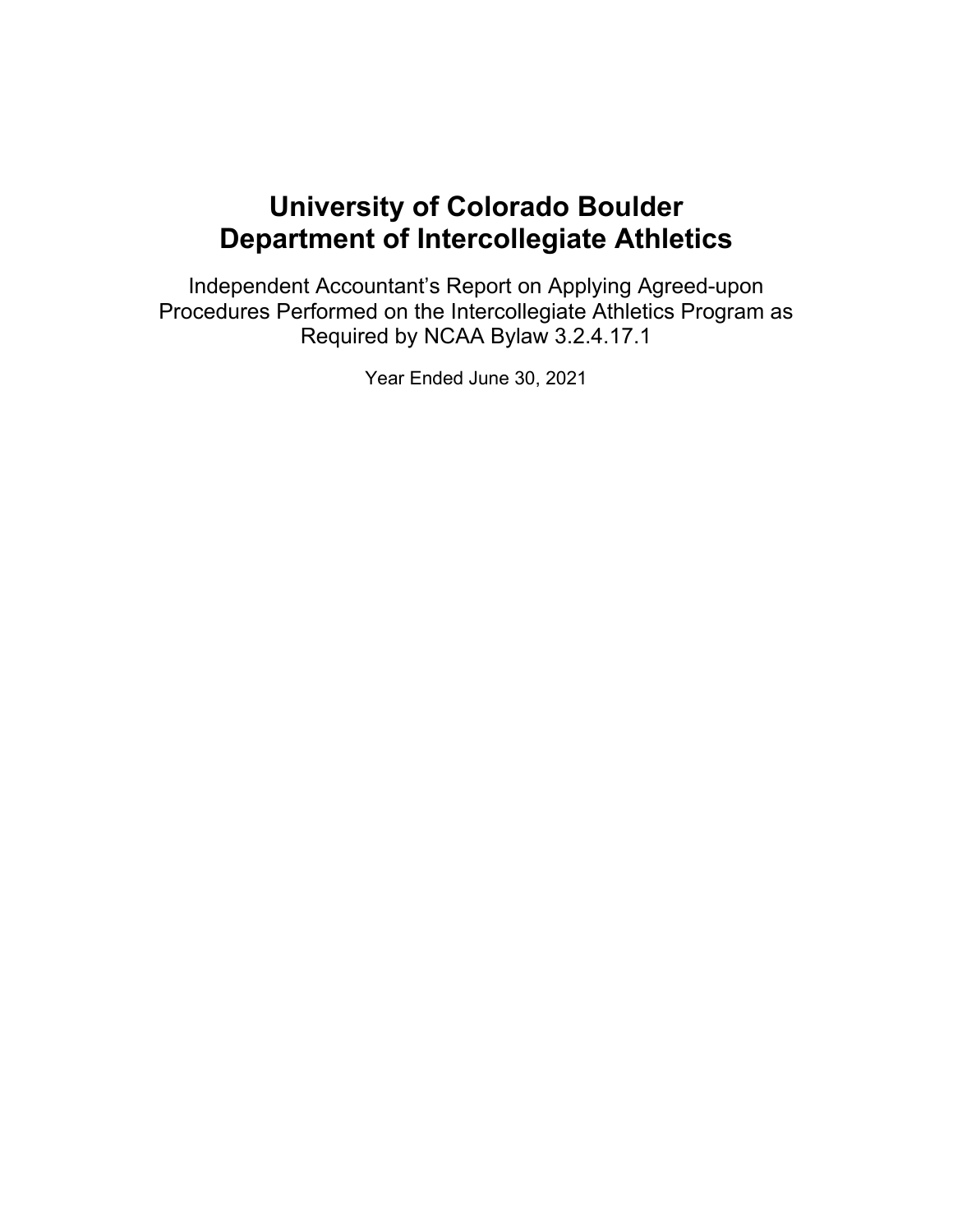# LEGISLATIVE AUDIT COMMITTEE

| Representative Dafna Michaelson Jenet<br>Chair | Senator Jim Smallwood<br>Vice Chair |  |  |
|------------------------------------------------|-------------------------------------|--|--|
| Representative Rod Bockenfeld                  | Representative Dylan Roberts        |  |  |
| Senator Julie Gonzales                         | Senator Robert Rodriguez            |  |  |
| Representative Colin Larson                    | Senator Rob Woodward                |  |  |

# OFFICE OF THE STATE AUDITOR

| Kerri L. Hunter | State Auditor               |
|-----------------|-----------------------------|
| Marisa Edwards  | <b>Deputy State Auditor</b> |
| Ferminia Hebert | Contract Monitor            |
| BKD, LLP        | Contractor                  |

AN ELECTRONIC VERSION OF THIS REPORT IS AVAILABLE AT **WWW.COLORADO.GOV/AUDITOR**

A BOUND REPORT MAY BE OBTAINED BY CALLING THE OFFICE OF THE STATE AUDITOR **303.869.2800**

PLEASE REFER TO REPORT NUMBER 2105F‐A WHEN REQUESTING THIS REPORT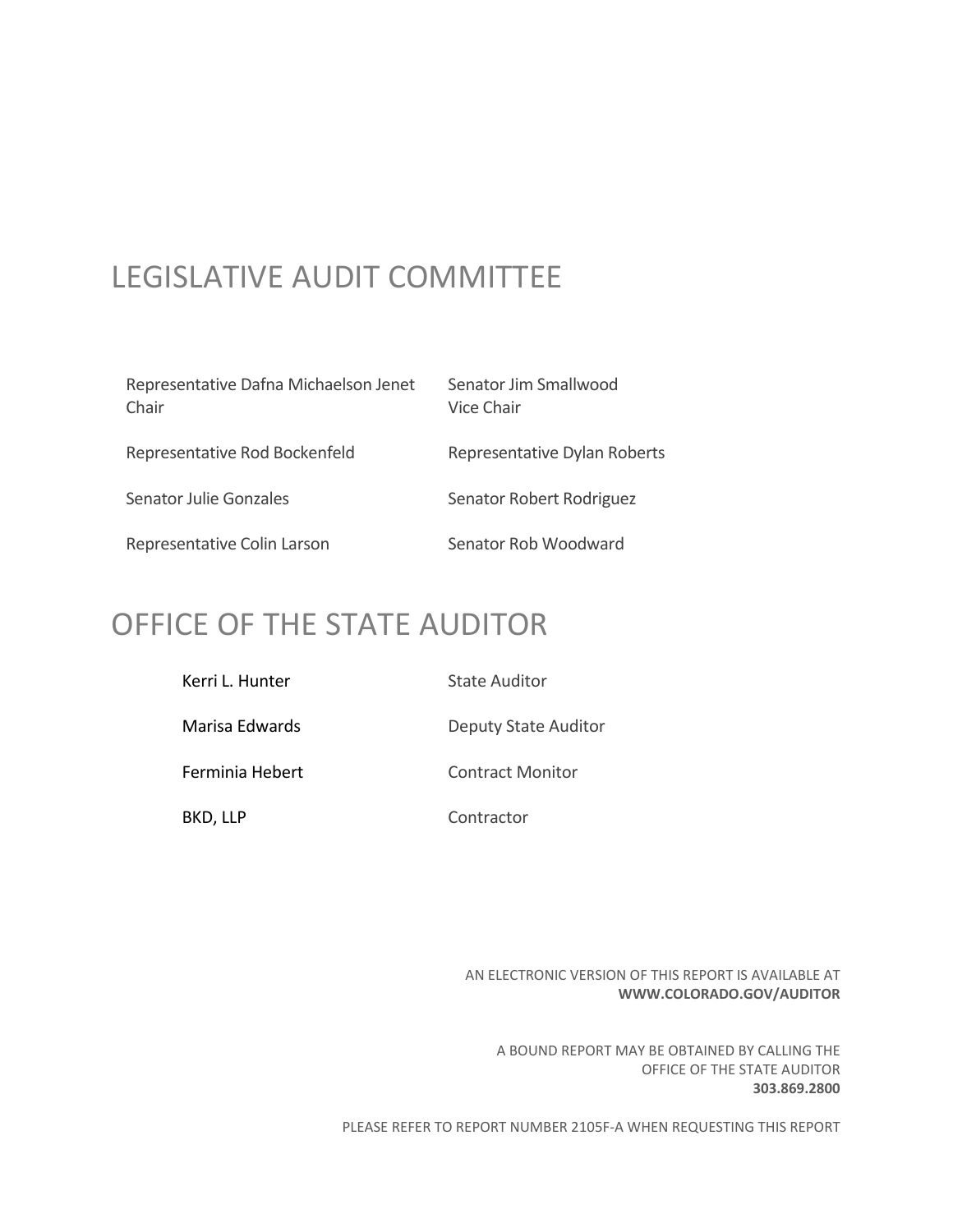# **University of Colorado Boulder**

**June 30, 2021** 

### **Contents**

| Independent Accountant's Report on |
|------------------------------------|
|                                    |
|                                    |
|                                    |
|                                    |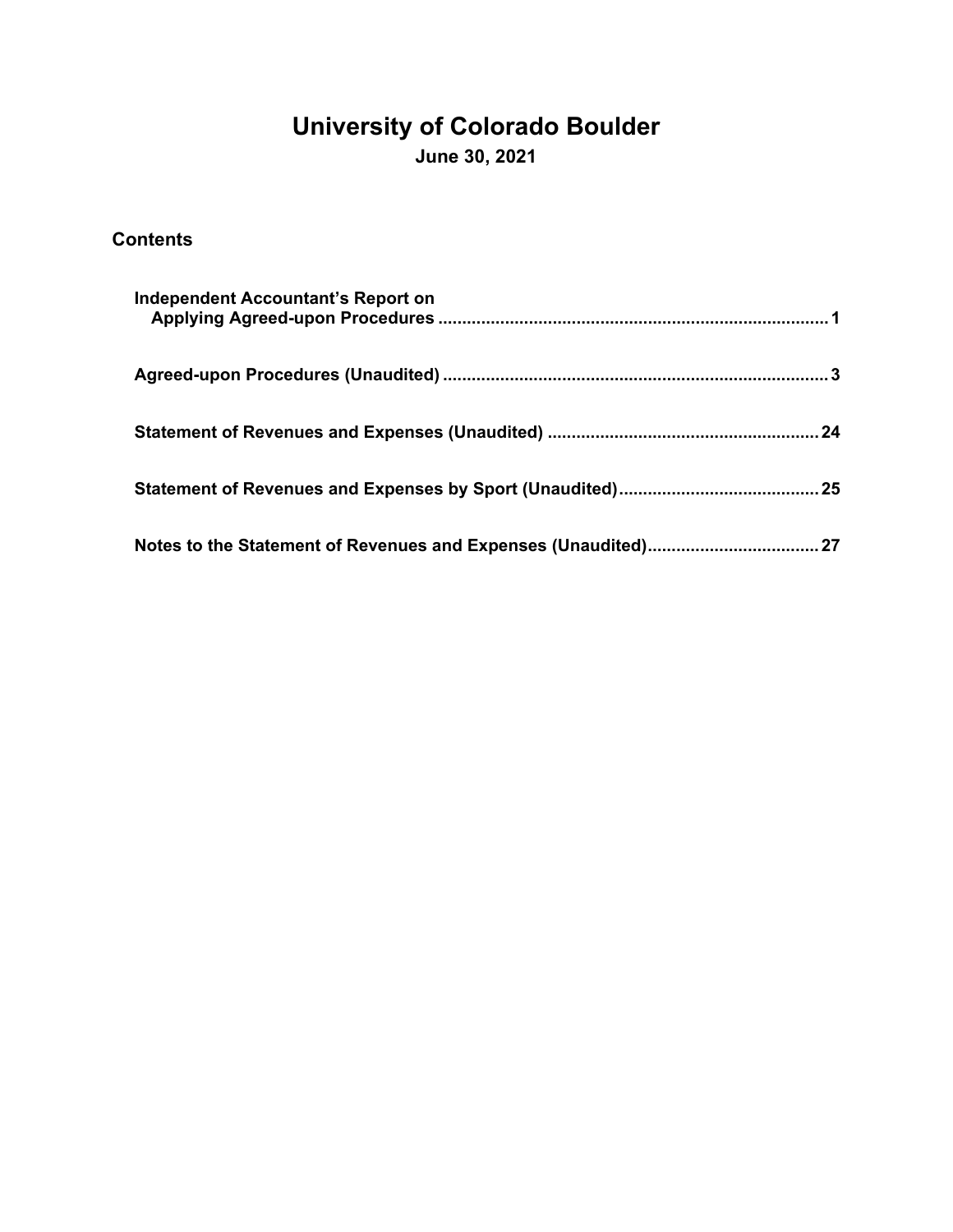

#### **Independent Accountant's Report on Applying Agreed-upon Procedures**

Members of the Legislative Audit Committee Denver, Colorado

Dr. Philip DiStefano, Chancellor University of Colorado Boulder Boulder, Colorado

We have performed the procedures enumerated in this report, which were agreed to by the University of Colorado Boulder (the University) and the Legislative Audit Committee, solely to assist you in evaluating whether the accompanying statement of revenues and expenses (the Statement) of the University and related notes are in compliance with the National Collegiate Athletic Association's (NCAA) Bylaw 3.2.4.17.1 for the year ended June 30, 2021. Management of the University is solely responsible for the Statement and the compliance with those requirements. The sufficiency of these procedures is solely the responsibility of the parties specified in this report. Consequently, we make no representation regarding the sufficiency of the procedures described below for the purpose for which this report has been requested or for any other purpose.

The University has agreed to and acknowledged that the procedures performed are appropriate to meet the intended purpose of evaluating whether the Statement of the University and related notes are in compliance with the NCAA's Bylaw 3.2.4.17.1 for the year ended June 30, 2021. This report may not be suitable for any other purpose. The procedures performed may not address all the items of interest to a user of this report and may not meet the needs of all users of this report and, as such, users are responsible for determining whether the procedures performed are appropriate for their purposes.

The procedures and the associated findings are described in this report.

We were engaged by the Colorado Office of the State Auditor and management of the University to perform this agreed-upon procedures engagement and conducted our engagement in accordance with attestation standards established by the American Institute of Certified Public Accountants. We were not engaged to, and did not, conduct an examination or review engagement, the objective of which would be the expression of an opinion or conclusion, respectively, whether the University's Statement and related notes were prepared in compliance with the NCAA's Bylaw 3.2.4.17.1. Accordingly, we do not express such an opinion or conclusion. Had we performed additional procedures, other matters might have come to our attention that would have been reported to you.

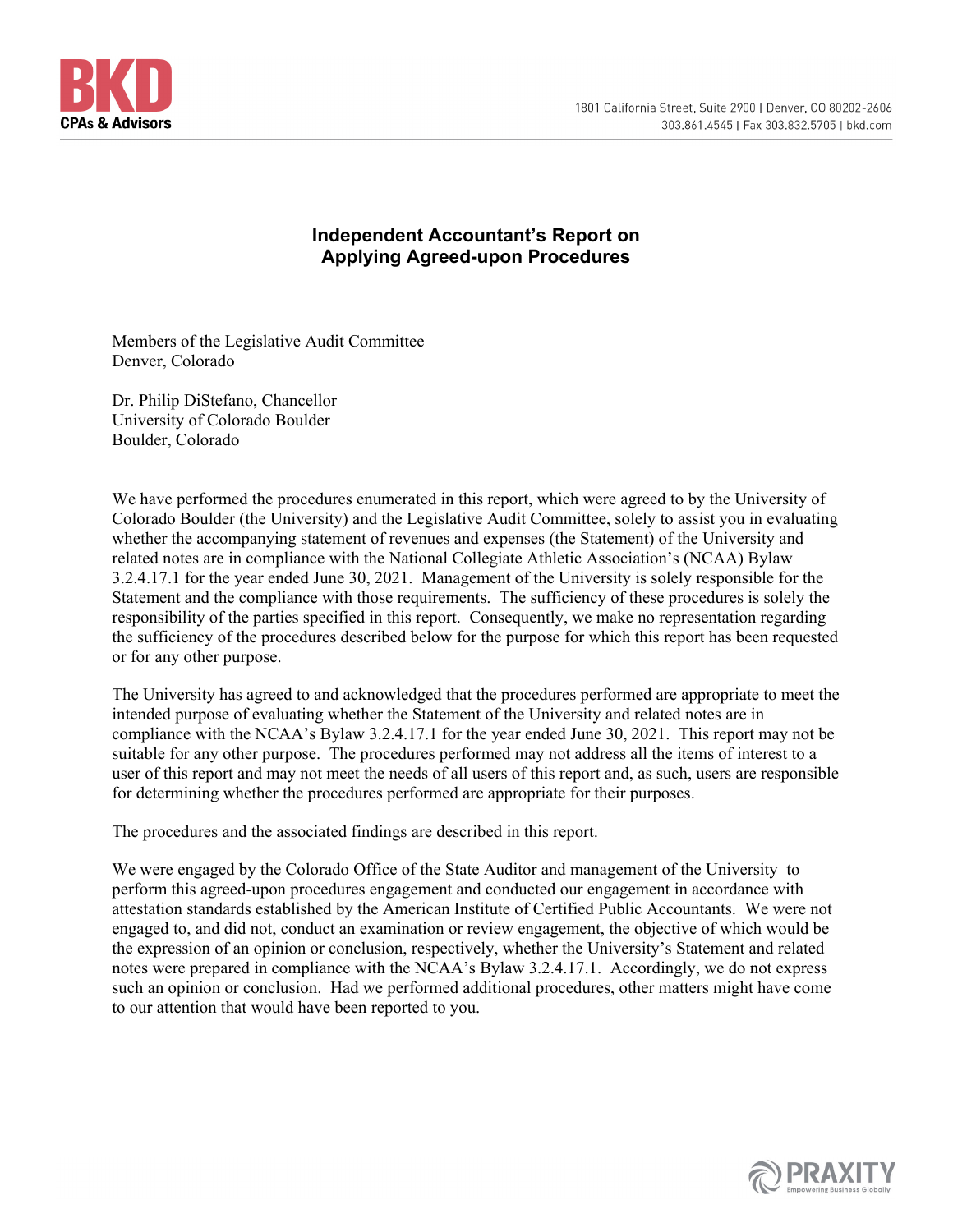University of Colorado Boulder

We are required to be independent of University of Colorado Boulder to meet our other ethical responsibilities, in accordance with the relevant ethical requirements related to our agreed-upon procedures engagement.

This report is intended solely for the information and use of the specified parties listed above and is not intended to be, and should not be, used by anyone other than these specified parties. However, upon release by the Legislative Audit Committee, this report is a public document.

**BKD,LLP** 

Denver, Colorado January 12, 2022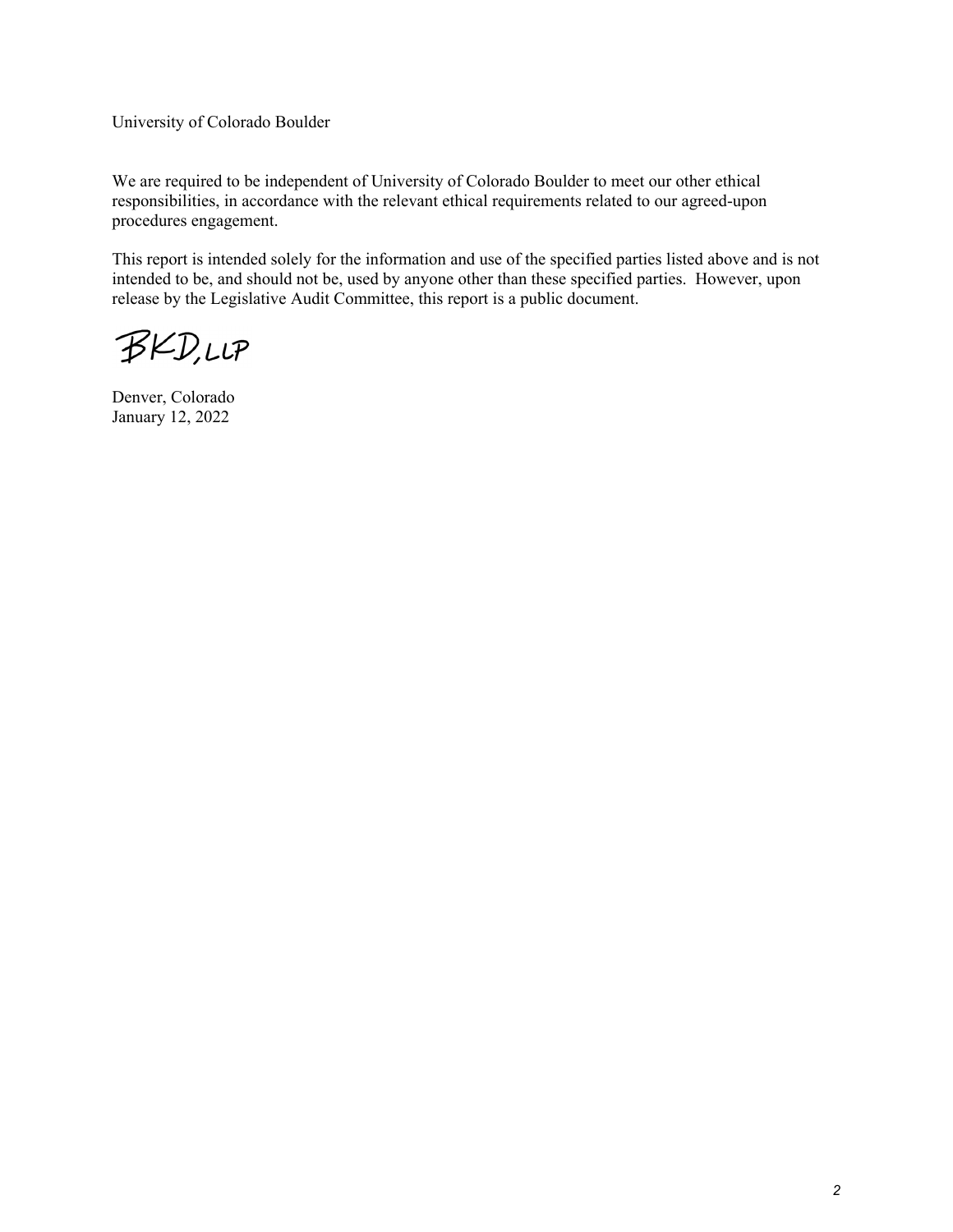### **University of Colorado Boulder Department of Intercollegiate Athletics Agreed-upon Procedures (Unaudited) Year Ended June 30, 2021**

The procedures performed and the results of our testing are described below.

#### **Agreed-upon Procedures Related to Internal Control**

1. We obtained an understanding of the internal control environment and accounting systems unique to athletics that have not been addressed in connection with the audit of the University of Colorado (the System) financial statements. We documented our understanding of these internal controls.

#### **Agreed-upon Procedures Related to Affiliates and Outside Organizations**

- 2. The University identified the University of Colorado Foundation (the Foundation) as an outside intercollegiate athletics-related organization incurring expenses on behalf of athletics which are not under the University's accounting control. We confirmed activity with the Foundation and ensured the activity was included in the Statement.
- 3. We obtained the audited financial statements as of and for the year ended June 30, 2021 for the Foundation and communication from the Foundation's auditors noting no matters that would significantly affect the Statement.

#### **Revenues**

| Procedure                                                                                                                                                                                                                                                                                                                        | <b>Result</b>                                                                                                                                                                                                                            |
|----------------------------------------------------------------------------------------------------------------------------------------------------------------------------------------------------------------------------------------------------------------------------------------------------------------------------------|------------------------------------------------------------------------------------------------------------------------------------------------------------------------------------------------------------------------------------------|
| All Revenue Categories, Minimum Agreed-<br>upon Procedures                                                                                                                                                                                                                                                                       |                                                                                                                                                                                                                                          |
| Compared and agreed each operating<br>$\bullet$<br>revenue category reported in the<br>Statement during the reporting period to<br>supporting schedules provided by the<br>University. If a specific reporting<br>category is less than 4.0% of the total<br>revenues, no procedures are required for<br>that specific category. | See procedures performed in specific revenue<br>categories.                                                                                                                                                                              |
| Compared and agreed a sample of<br>operating revenue receipts obtained from<br>the above operating revenue supporting<br>schedules to adequate supporting<br>documentation.                                                                                                                                                      | See procedures performed in specific revenue<br>categories.                                                                                                                                                                              |
| Compared each major revenue account<br>over 10% of the total revenues to prior<br>period amounts and budget estimates.<br>Obtained and documented an explanation                                                                                                                                                                 | We compared each revenue amount reported in<br>the Statement to prior year amounts and current<br>year budget estimates. We obtained and<br>documented an understanding of any significant<br>variances (10% change) from prior year and |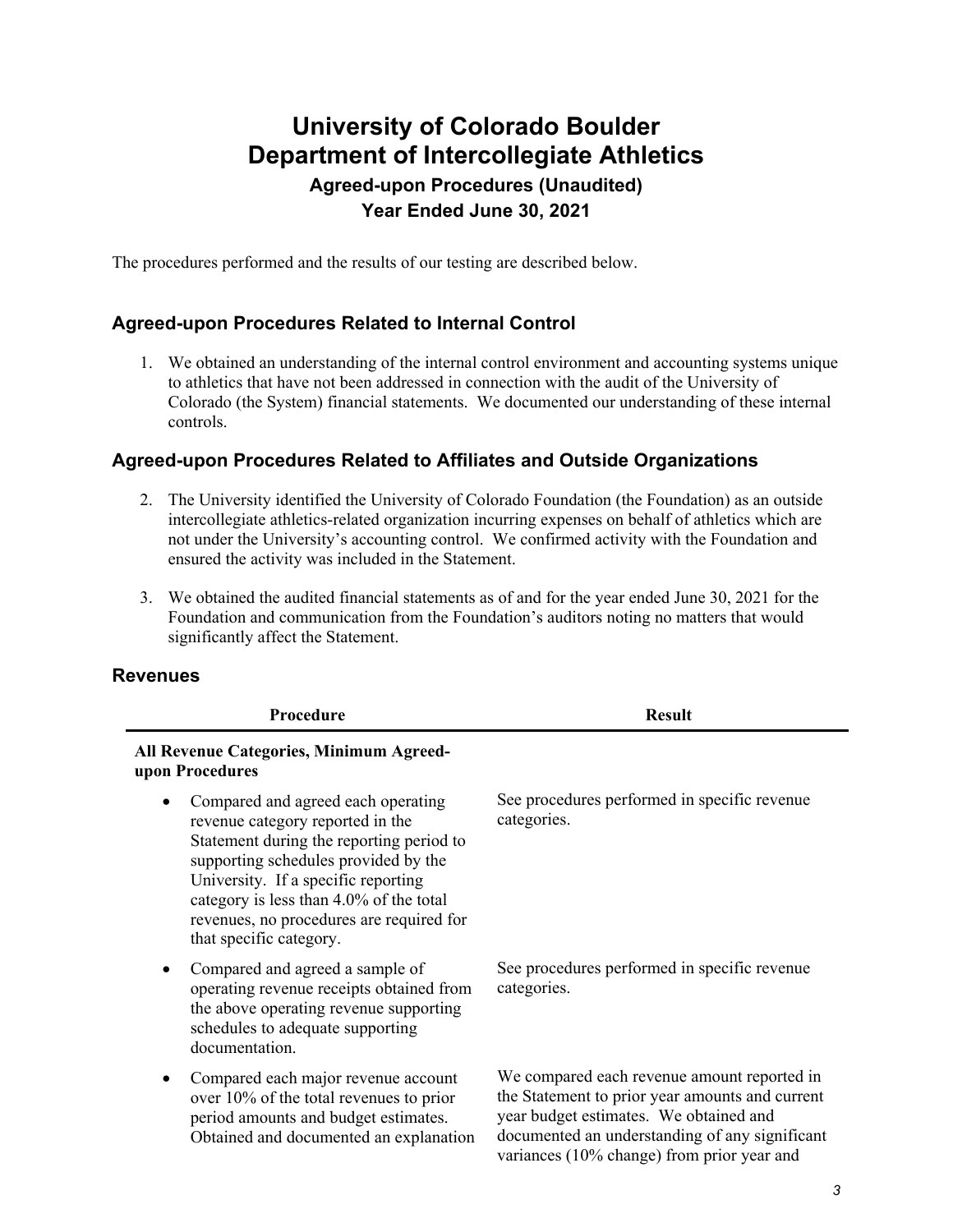**Agreed-upon Procedures (Unaudited) Year Ended June 30, 2021** 

| <b>Procedure</b>                    | <b>Result</b>                                                                                                                                                                                                                                                                                                                                                                                                                                                                                               |  |
|-------------------------------------|-------------------------------------------------------------------------------------------------------------------------------------------------------------------------------------------------------------------------------------------------------------------------------------------------------------------------------------------------------------------------------------------------------------------------------------------------------------------------------------------------------------|--|
| of any variations greater than 10%. | budget amounts, as noted below. We noted<br>during our testing that the budget is adopted on a<br>basis that is slightly different from that of the<br>Statements. As such, the comparison performed<br>used budget and actual amounts that are grouped<br>differently than the Statement and does not<br>include all revenues and expenses on the<br>Statement. This is not an exception, as the<br>Department is not required to adopt a budget<br>based on the reporting categories in the<br>Statement. |  |

#### *Current Year Actual Versus Prior Year Actual*

- *Direct Institutional Support* Increased \$1,076,353, or 15%, due to the University providing additional support for student fee waivers and additional campus financial aid support in fiscal year 21.
- *Media Rights Decreased \$7,803,701, or 36%, due a shortened football season and less* network revenues due to shortened and cancelled sports.
- Conference Distributions (Non Media or Bowl) Decreased \$4,240,133, or 41%, due to a shortened football season and less network revenues due to shortened and cancelled sports.

#### **Ticket Sales**

1. Compared tickets sold during the reporting period, complimentary tickets provided during the reporting period and unsold tickets to the related revenue reported by the University in the Statement and the related attendance figures and recalculated totals.

#### **Student Fees**

- 2. Compared and agreed student fees reported by the University in the Statement for the reporting to student enrollments during the same reporting period and recalculated totals.
- 3. Obtained documentation of University's methodology for allocating student fees to

As the total balance was less than 4.0% of total revenues, it did not meet the threshold for testing. As such, procedure was not performed.

As the total balance was less than 4.0% of total revenues, it did not meet the threshold for testing. As such, procedure was not performed.

As the total balance was less than 4.0% of total revenues, it did not meet the threshold for testing.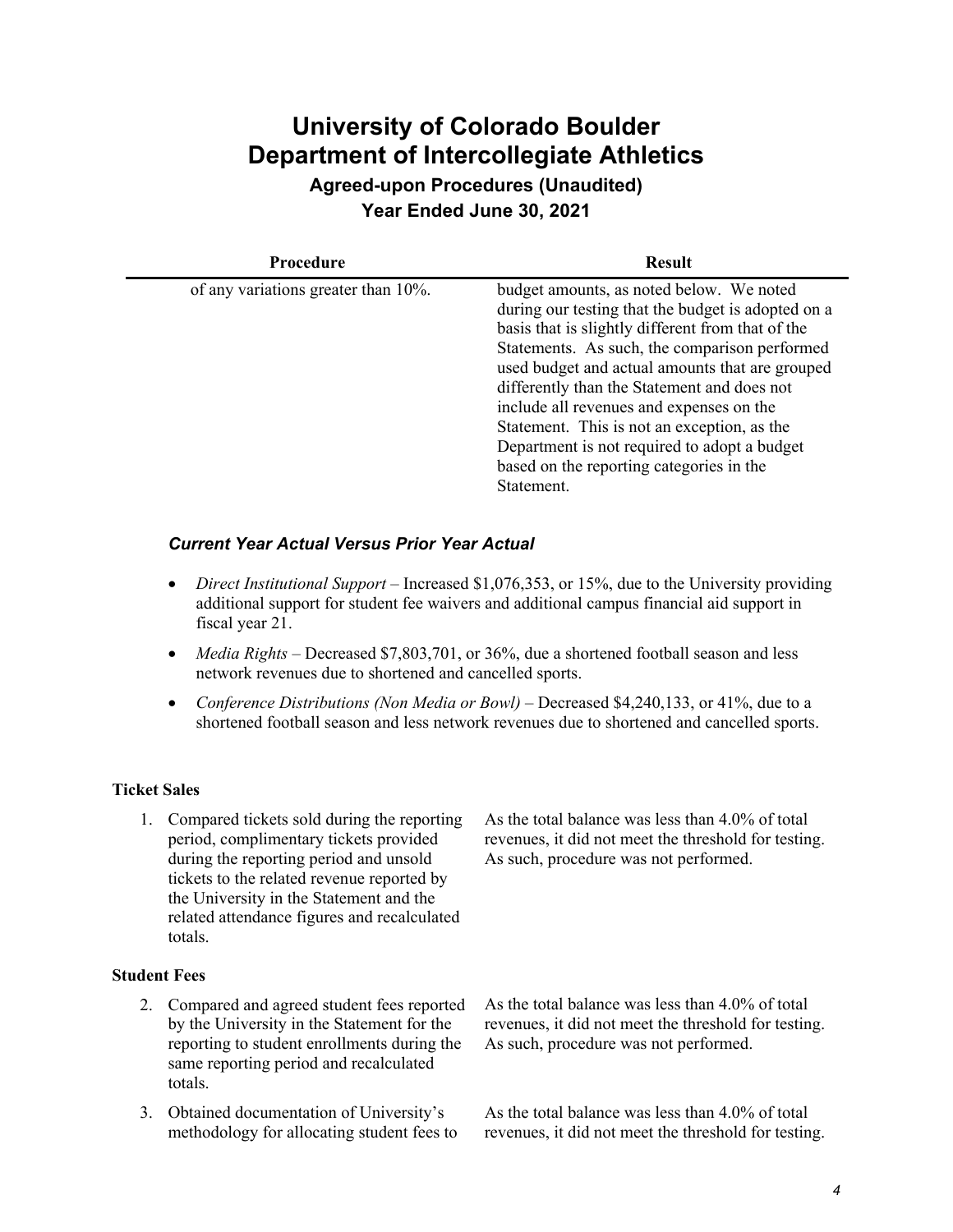### **University of Colorado Boulder Department of Intercollegiate Athletics Agreed-upon Procedures (Unaudited)**

**Year Ended June 30, 2021** 

4. If the athletics department is reporting that an allocation of student fees should be countable as generated revenue, recalculated the totals of their methodology for supporting that they are able to count each sport. Tied the calculation to supporting documents such as seat manifests, ticket sales reports and student fee totals.

#### **Direct State or Other Governmental Support**

5. Compared direct state or other governmental support recorded by the University during the reporting period with state appropriations, University authorizations and/or other corroborative supporting documentation and recalculated totals.

#### **Direct University Support**

6. Compared the direct University support recorded by the University during the reporting period with the University supporting budget transfers documentation and other corroborative supporting documentation and recalculated totals.

#### **Transfer Back to University**

7. Compared the transfers back to the University with permanent transfers back to the University from the athletics department and recalculated totals.

#### **Indirect University Support**

8. Compared the indirect University support recorded by the University during the reporting period with expense payments, cost allocation detail and other corroborative supporting documentation and recalculated totals.

intercollegiate athletics programs. As such, procedure was not performed.

As the total balance was less than 4.0% of total revenues, it did not meet the threshold for testing. As such, procedure was not performed.

As the total balance was less than 4.0% of total revenues, it did not meet the threshold for testing. As such, procedure was not performed.

We compared a sample of direct University support recorded by the University during the reporting period with corroborative supporting documentation and recalculated totals without exception.

As the total balance was less than 4.0% of total revenues, it did not meet the threshold for testing. As such, procedure was not performed.

We compared indirect institutional support recorded as revenue to the amount recorded as an expense noting that they agreed.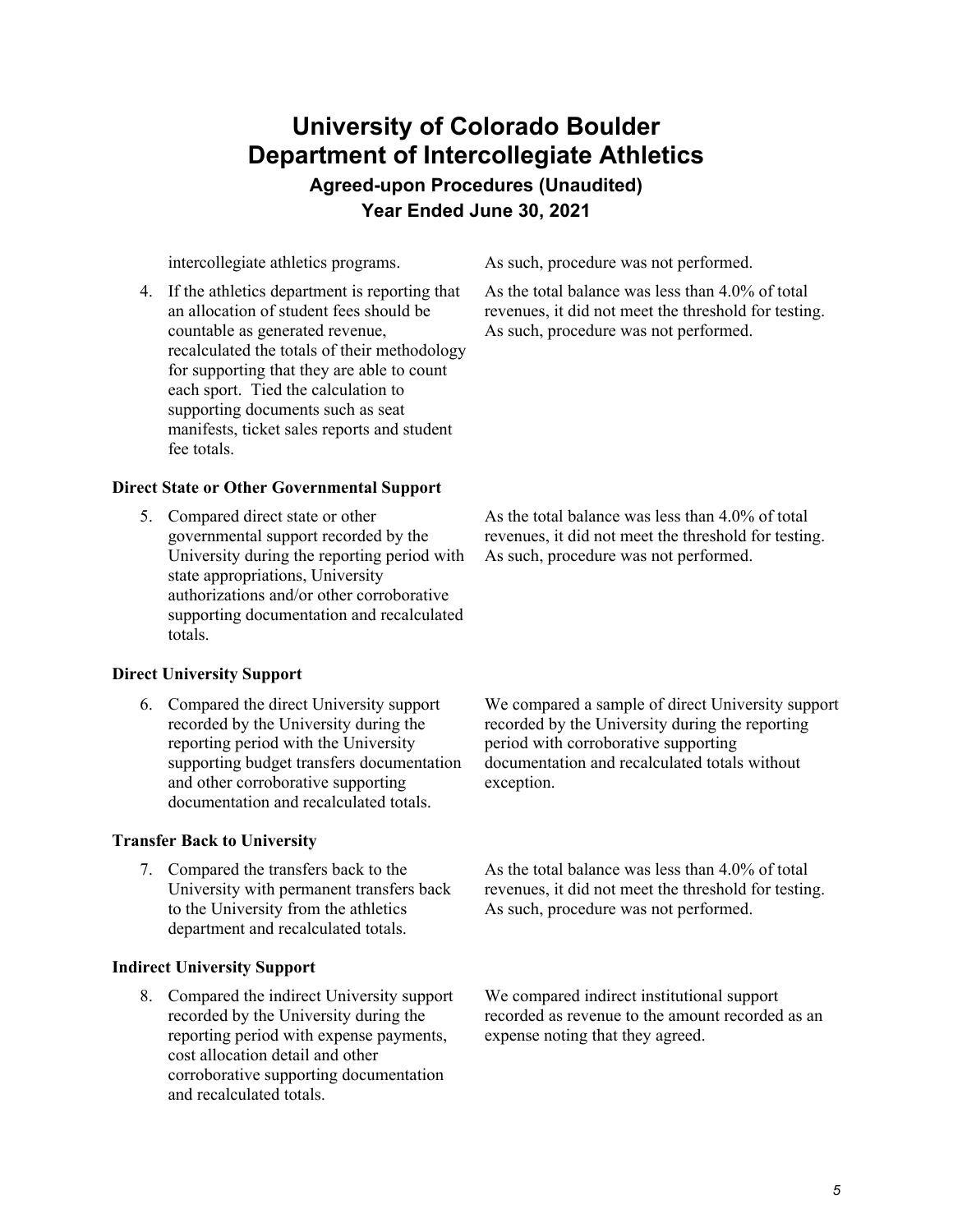**Agreed-upon Procedures (Unaudited) Year Ended June 30, 2021** 

#### **Guarantees**

- 9. Selected a sample of settlement reports for away games during the reporting period and agreed each selection to the University's general ledger and/or the Statement and recalculated totals.
- 10. Selected a sample of contractual agreements pertaining to revenues derived from guaranteed contests during the reporting period and compared and agreed each selection to the University's general ledger and/or the Statement and recalculated totals.

#### **Contributions**

11. Any contributions of moneys, goods or services received directly by an intercollegiate athletics program from any affiliated or outside organization, agency or group of individuals (two or more) not included above (*e.g.*, contributions by corporate sponsors) that constitutes 10 percent or more in aggregate for the reporting year of all contributions received for intercollegiate athletics during the reporting periods shall obtain and review supporting documentation for each contribution and recalculated totals.

#### **In-kind**

12. Compared the in-kind revenue recorded by the University during the reporting period with a schedule of in-kind donations and recalculated totals.

#### **Compensation and Benefits Provided by a Third Party**

13. Obtained the summary of revenues from affiliated and outside organizations (the Summary) as of the end of the reporting period from the University and select a sample of funds from the Summary and compare and agree each selection to

As the total balance was less than 4.0% of total revenues, it did not meet the threshold for testing. As such, procedure was not performed.

As the total balance was less than 4.0% of total revenues, it did not meet the threshold for testing. As such, procedure was not performed.

We obtained the supporting documentation for contributions received specifically to support athletics. We selected a sample of contributions, agreed them to supporting documentation, and recalculated totals without exception.

As the total balance was less than 4.0% of total revenues, it did not meet the threshold for testing. As such, procedure was not performed.

As the total balance was less than 4.0% of total revenues, it did not meet the threshold for testing. As such, procedure was not performed.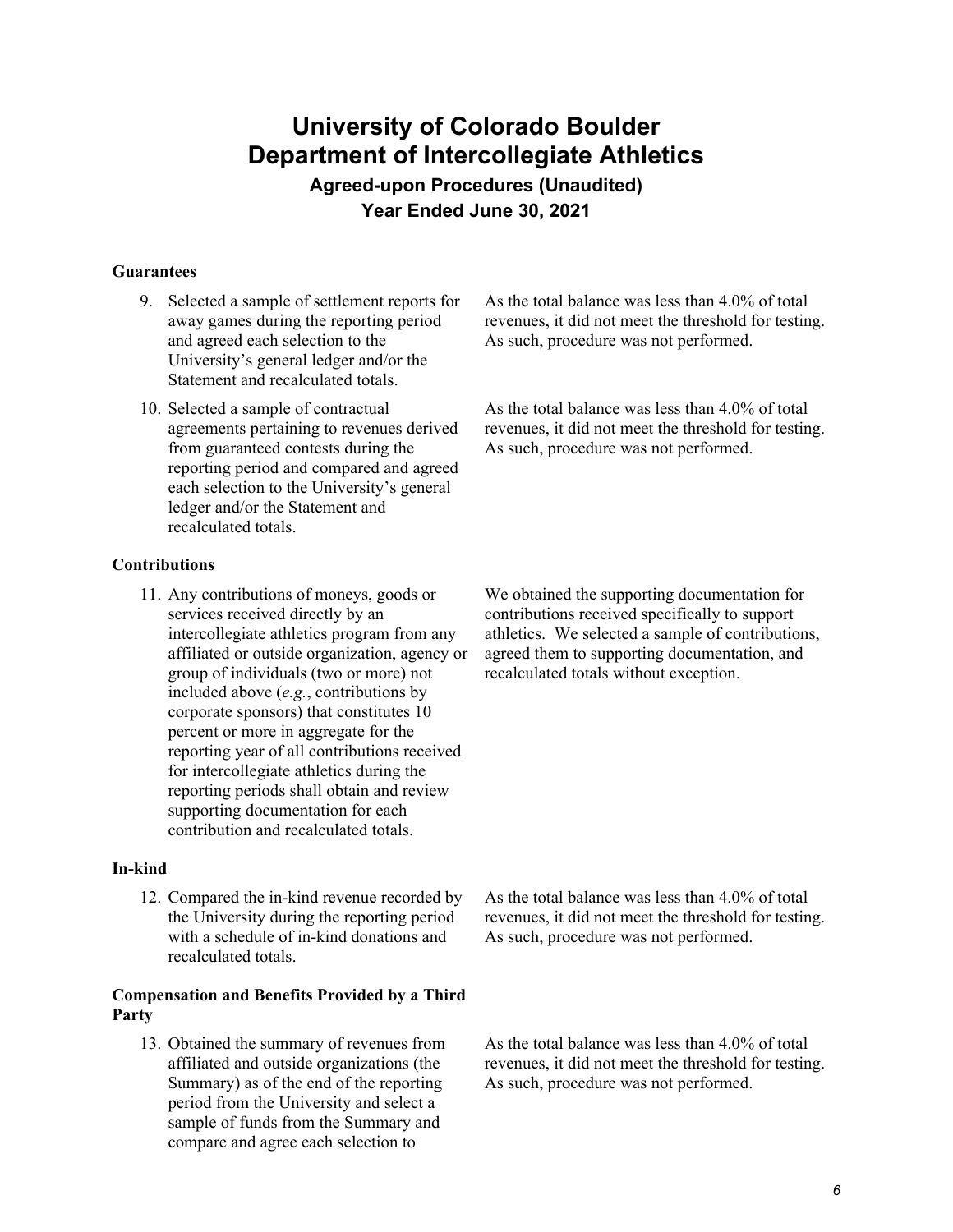**Agreed-upon Procedures (Unaudited) Year Ended June 30, 2021** 

supporting documentation, the University's general ledger and/or the Summary and recalculated totals.

#### **Media Rights**

- 14. Obtained and inspected agreements to understand the University's total media (broadcast, television, radio) rights received by the University or through their conference offices as reported in the Statement.
- 15. Compared and agreed the media rights revenues to a summary statement of all media rights identified, if applicable, and the University's general ledger and recalculate totals. Ledger totals may be different for total conference distributions if media rights are not broken out separately.

#### **NCAA Distributions**

16. Compared the amounts recorded in the revenue and expense reporting to general ledger detail for NCAA distributions and other corroborative supporting documents and recalculated totals.

#### **Conference Distributions and Conference Distributions of Bowl Generated Revenue**

- 17. Obtained and inspected agreements related to the University's conference distributions and participation in revenues from tournaments during the reporting period for relevant terms and conditions.
- 18. Compared and agreed the related revenues to the University's general ledger, and/or the Statement and recalculated totals.

We obtained and inspected agreements to understand the University's total media rights received by the University through their conference offices. We obtained the schedule for media rights directly from the conference. We noted the amount was allocated approximately 80% to football and 20% to men's basketball. We recalculated the schedule and agreed it to the general ledger without exception.

We agreed the amounts per the support to the schedule of such revenues and the total of the schedule to the Statement without exception. BKD notes the University only has media rights agreements through the conference. As such, the conference distributions include a portion of media rights.

As the total balance was less than 4.0% of total revenues, it did not meet the threshold for testing. As such, procedure was not performed.

We obtained and inspected agreements related to the University's conference distributions. We obtained the schedule for conference distributions directly from the conference. We recalculated the schedule and agreed it to the general ledger without exception. BKD notes the University only has media rights agreements through the conference. As such, the conference distributions include a portion of media rights.

We agreed the amounts per the support to the schedule of such revenues and the total of the schedule to the Statement without exception.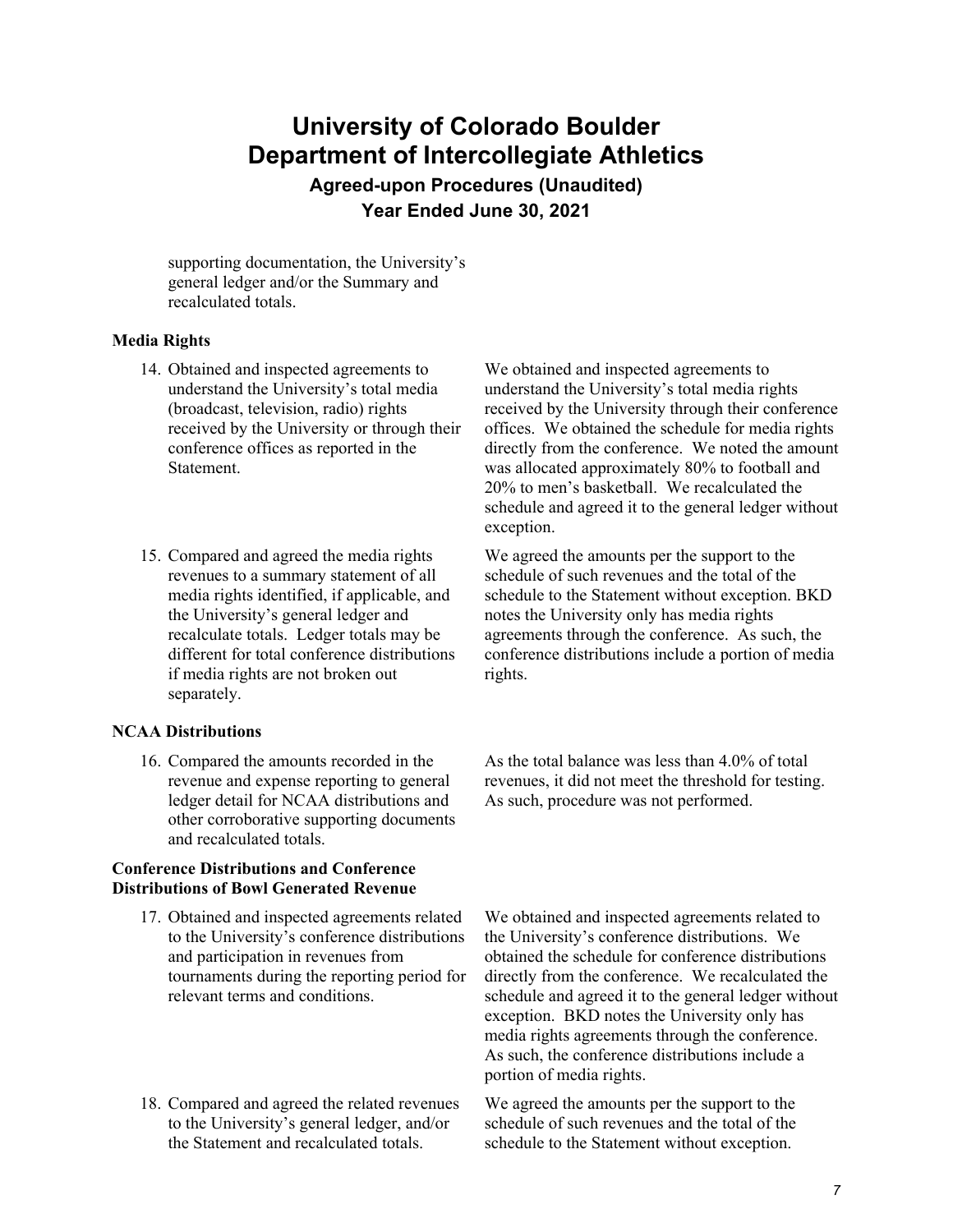**Agreed-upon Procedures (Unaudited) Year Ended June 30, 2021** 

#### **Program Sales, Concessions, Novelty Sales and Parking**

19. Compared the amount recorded in the revenue reporting category to a general ledger detail of program sales, concessions, novelty sales and parking as well as any other corroborative supporting documents and recalculated totals.

#### **Royalties, Licensing, Advertisements and Sponsorships**

- 20. Obtained and inspected agreements related to the University's participation in revenues from royalties, licensing, advertisements and sponsorships during the reporting period for relevant terms and conditions.
- 21. Compared and agreed the related revenues to the University's general ledger, and/or the Statement and recalculated totals.

#### **Sports Camp Revenues**

- 22. Inspected sports camp contract(s) between the University and person(s) conducting University sports camps or clinics during the reporting period to obtain documentation of the University's methodology for recording revenues from sports camps.
- 23. Obtained schedules of camp participants and select a sample of individual camp participant cash receipts from the schedule of sports camp participants and agreed each selection to the University's general ledger, and/or the Statement and recalculated totals.

#### **Athletics Restricted Endowment and Investment Income**

24. Obtained and inspected endowment agreements (if any) for relevant terms and conditions.

As the total balance was less than 4.0% of total revenues, it did not meet the threshold for testing. As such, procedure was not performed.

We selected a sample from the listing of revenues and obtained agreements related to the University's participation in revenues from royalties, licensing, advertisements and sponsorships during the year ended June 30, 2021, and identified the relevant terms and conditions.

We agreed the amounts per the support to the schedule of such revenues and the total of the schedule to the Statement without exception.

As the total balance was less than 4.0% of total revenues, it did not meet the threshold for testing. As such, procedure was not performed.

As the total balance was less than 4.0% of total revenues, it did not meet the threshold for testing. As such, procedure was not performed.

As the total balance was less than 4.0% of total revenues, it did not meet the threshold for testing. As such, procedure was not performed.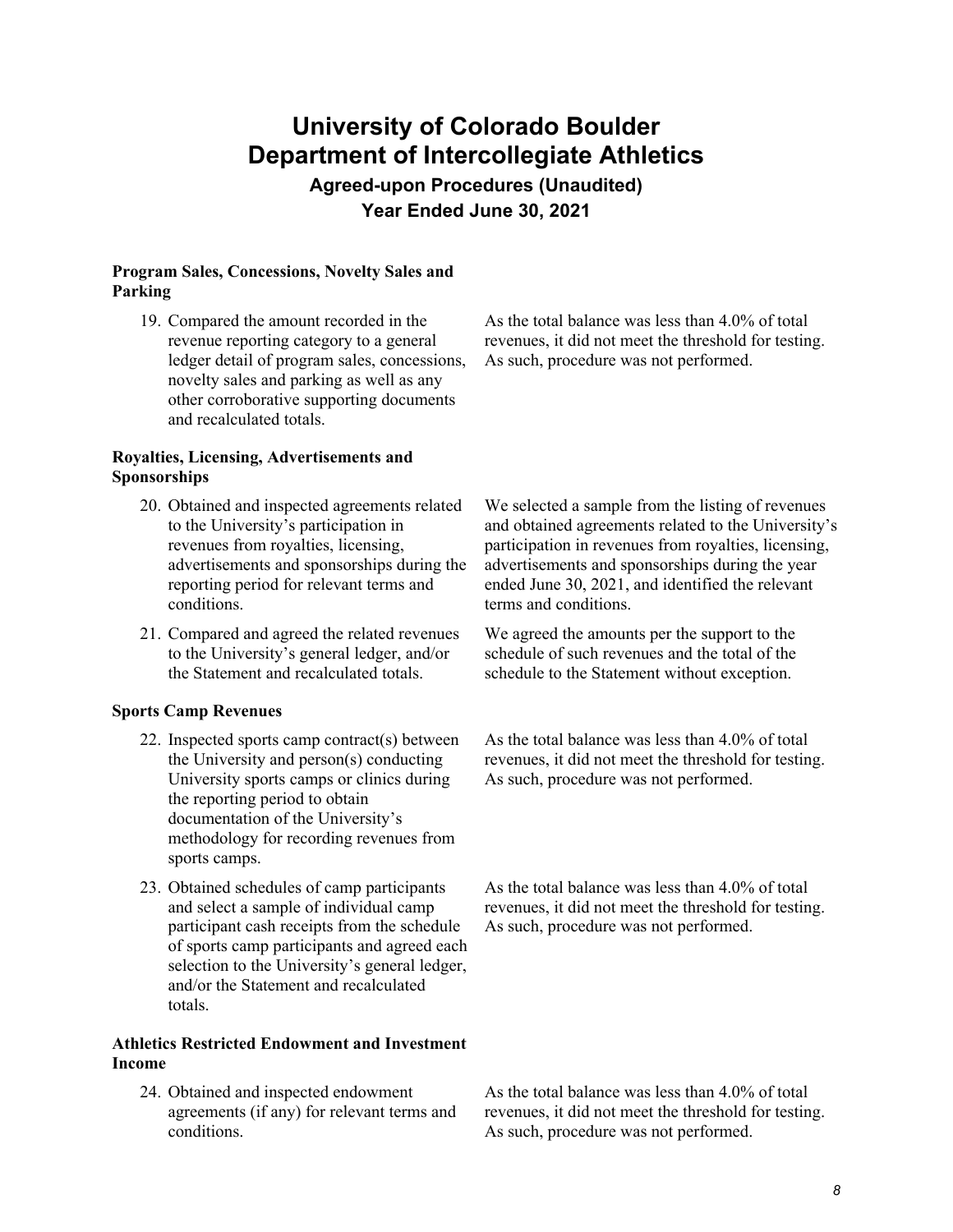**Agreed-upon Procedures (Unaudited) Year Ended June 30, 2021** 

25. Compared and agreed the classification and use of endowment and investment income reported in the Statement during the reporting period to the uses of income defined within the related endowment agreement and recalculated totals.

As the total balance was less than 4.0% of total revenues, it did not meet the threshold for testing. As such, procedure was not performed.

#### **Other**

26. Performed minimum agreed-upon procedures referenced for all revenue categories and recalculated totals.

#### **Football Bowl Revenues**

- 27. Obtained and inspected agreements related to the University's revenues from postseason bowl participation during the reporting period to gain an understanding of the relevant terms and conditions.
- 28. Compared and agreed the related revenues to the University's general ledger, and/or the Statement and recalculated totals.

#### **Expenses**

| <b>Expenses</b>                                                                                                                                                                                                                                                                                        |                                                                                                                                                                                                           |
|--------------------------------------------------------------------------------------------------------------------------------------------------------------------------------------------------------------------------------------------------------------------------------------------------------|-----------------------------------------------------------------------------------------------------------------------------------------------------------------------------------------------------------|
| Procedure                                                                                                                                                                                                                                                                                              | <b>Result</b>                                                                                                                                                                                             |
| All Expense Categories, Minimum Agreed-upon<br><b>Procedures</b>                                                                                                                                                                                                                                       |                                                                                                                                                                                                           |
| Compared and agreed each expense<br>category reported in the Statement during<br>the reporting period to supporting<br>schedules provided by the University. If a<br>specific reporting category is less than<br>4.0% of the total expenses, no procedures<br>are required for that specific category. | See procedures performed in specific expense<br>categories.                                                                                                                                               |
| Compared and agreed a sample of expenses<br>$\bullet$<br>obtained from the above operating expense<br>supporting schedules to adequate<br>supporting documentation.                                                                                                                                    | See procedures performed in specific expense<br>categories.                                                                                                                                               |
| Compared each major expense account<br>٠<br>over 10% of the total expenses to prior<br>period amounts and budget estimates.<br>Obtain and document an explanation of any                                                                                                                               | We compared each expense amount reported in the<br>Statement to prior year amounts and current year<br>budget estimates. We obtained and documented an<br>understanding of any significant variances (10% |

As the total balance of other revenue accounts was less than 4.0% of total revenues, it did not meet the threshold for testing. As such, procedure was not performed.

As the total balance was less than 4.0% of total revenues, it did not meet the threshold for testing. As such, procedure was not performed.

As the total balance was less than 4.0% of total revenues, it did not meet the threshold for testing. As such, procedure was not performed.

*9*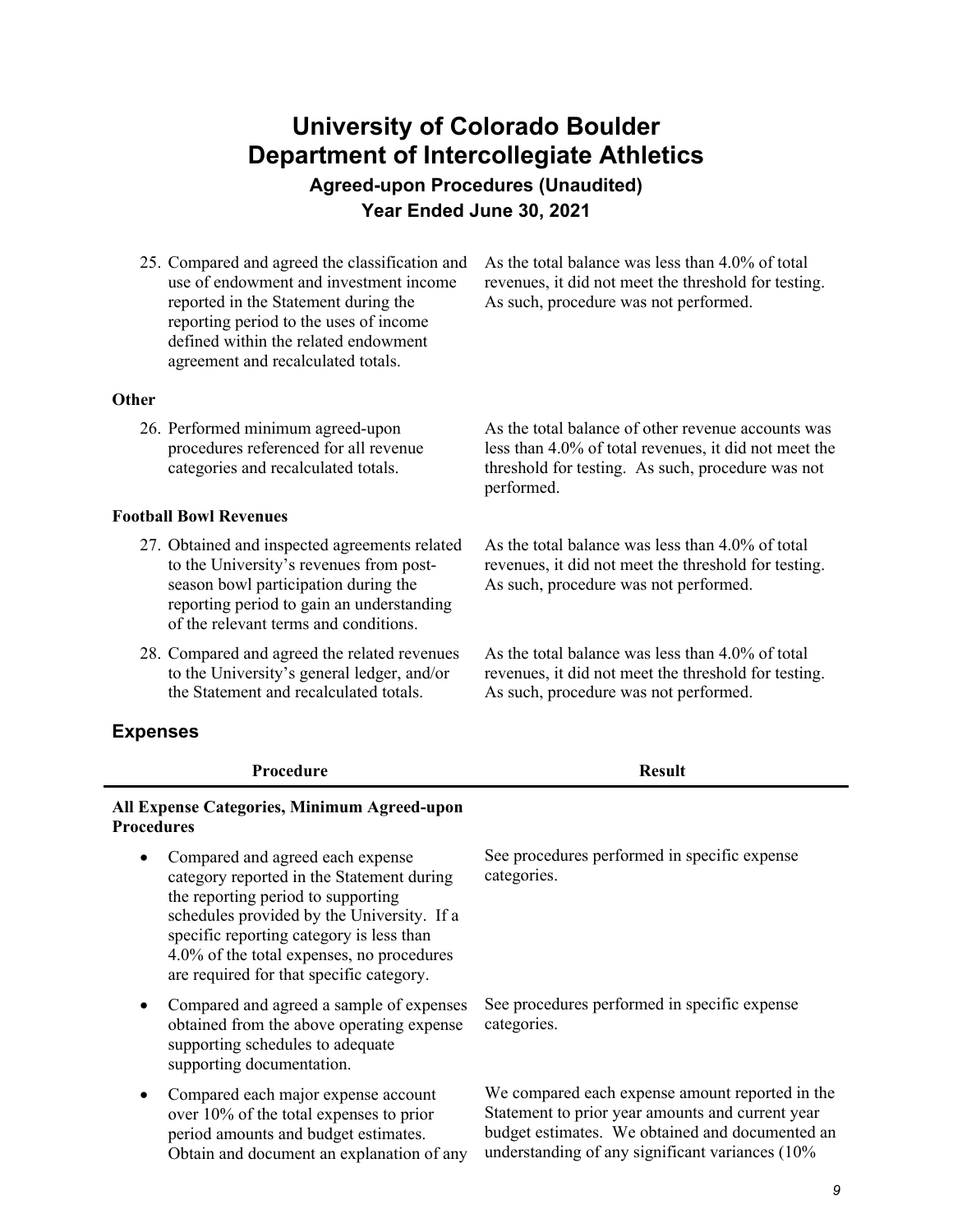**Agreed-upon Procedures (Unaudited) Year Ended June 30, 2021** 

| <b>Procedure</b>                 | <b>Result</b>                                                                                                                                                                                                                                                                                                                                                                                                                                                                                                                          |  |
|----------------------------------|----------------------------------------------------------------------------------------------------------------------------------------------------------------------------------------------------------------------------------------------------------------------------------------------------------------------------------------------------------------------------------------------------------------------------------------------------------------------------------------------------------------------------------------|--|
| variations greater than $10\%$ . | change) from prior year and budget amounts, as<br>noted below. We noted during our testing that the<br>budget is adopted on a basis that is slightly<br>different from that of the Statement. As such, the<br>comparison performed used budget and actual<br>amounts that are grouped differently than the<br>Statement and does not include all revenues and<br>expenses on the Statement. This is not an<br>exception, as the Department is not required to<br>adopt a budget based on the reporting categories in<br>the Statement. |  |

#### *Current Year Actual Versus Prior Year Actual*

- *Coaching Salaries, Benefits, and Bonuses Paid by the University and Related Entities*  Decreased \$2,344,271, or 15%, due to a 10% furlough and pay cuts across the departments.
- *Support Staff/Administrative Compensation, Benefits and Bonuses Paid by the University and Related Entities –* Decreased \$1,927,710, or 12%, due to a 5% pay cut and voluntary furloughs across the departments.
- *Direct Overhead and Administrative Expenses* Decreased \$2,804,571, or 26%, due to the University decreasing the additional excise tax as well as less spending due to a shortened season.

#### *Current Year Actual Versus Current Year Budget*

*No variances noted over scope.* 

#### **Athletic Student Aid**

- 29. Selected a sample of students (10% of the total student athletes for Universities who have used NCAA's Compliance Assistant (CA) software to prepare athletic aid detail, with a maximum sample size of 40, and 20% of total student athletes for Universities who have not, with a maximum sample size of 60) from the listing of University student aid recipients during the reporting period. Data should be captured by the University through the creation of a squad/eligibility list for each sponsored sport.
- 

We selected a sample of 40 students from the listing of the University student aid recipients during the reporting period. We noted the University does not have any students who do not use the NCAA Compliance Assistant software.

30. Obtained individual student account detail We obtained the individual student account detail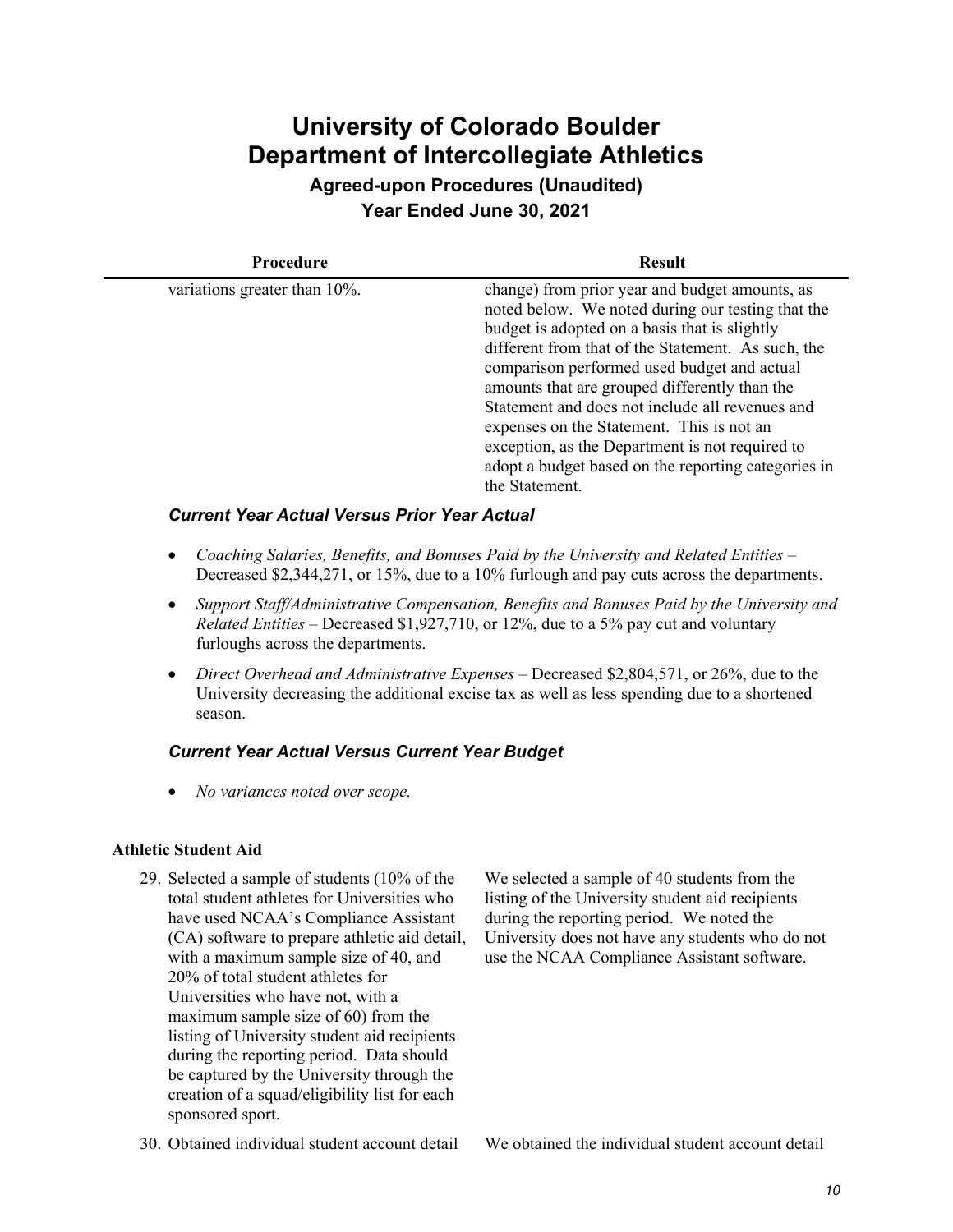**Agreed-upon Procedures (Unaudited) Year Ended June 30, 2021** 

for each selection and compare total aid in the University's student system to the student's detail in CA or the University report that ties directly to the NCAA Membership Financial Reporting System.

- 31. Performed a check of each student selected to ensure their information was reported accurately in either the NCAA's CA software or entered directly into the NCAA Membership Financial Reporting System using the following criteria:
	- The equivalency value for each student athlete in all sports, including headcount sports, needs to be converted to a full-time equivalency value. The fulltime equivalency value is calculated using the athletic grant amount reported on the Calculation of Revenue Distribution Equivalencies Report (CRDE) from CA as the numerator and the full grant amount, which is the total cost for tuition, fees, required courserelated books, room and board for an academic year as the denominator. If using the NCAA CA software, this equivalency value will be calculated for you on the CRDE report labeled "Revenue Distribution Equivalent Award."
	- Grants-in-aid is calculated by using the revenue distribution equivalencies by sport and in aggregate. (Athletic grant amount divided by the full grant amount.)
	- Other expenses related to attendance (also known as cost of attendance) should not be included in grants-in-aid revenue distribution equivalencies. Only tuition, fees, room, board and course-related books are countable for grants-in-aid revenue distribution per Bylaw 20.02.7). Note: for compliance purposes equivalencies may include other expenses related to attendance

for each sample selection and compared the total aid in the University's student system to the student's detail in CA without exception.

We performed a check of each student selected to ensure their information was reported accurately in the NCAA's CA software. No exceptions noted.

We performed a check of each student selected to ensure their information was reported accurately in the NCAA's CA software. No exceptions noted.

We performed a check of each student selected to ensure their information was reported accurately in the NCAA's CA software. No exceptions noted.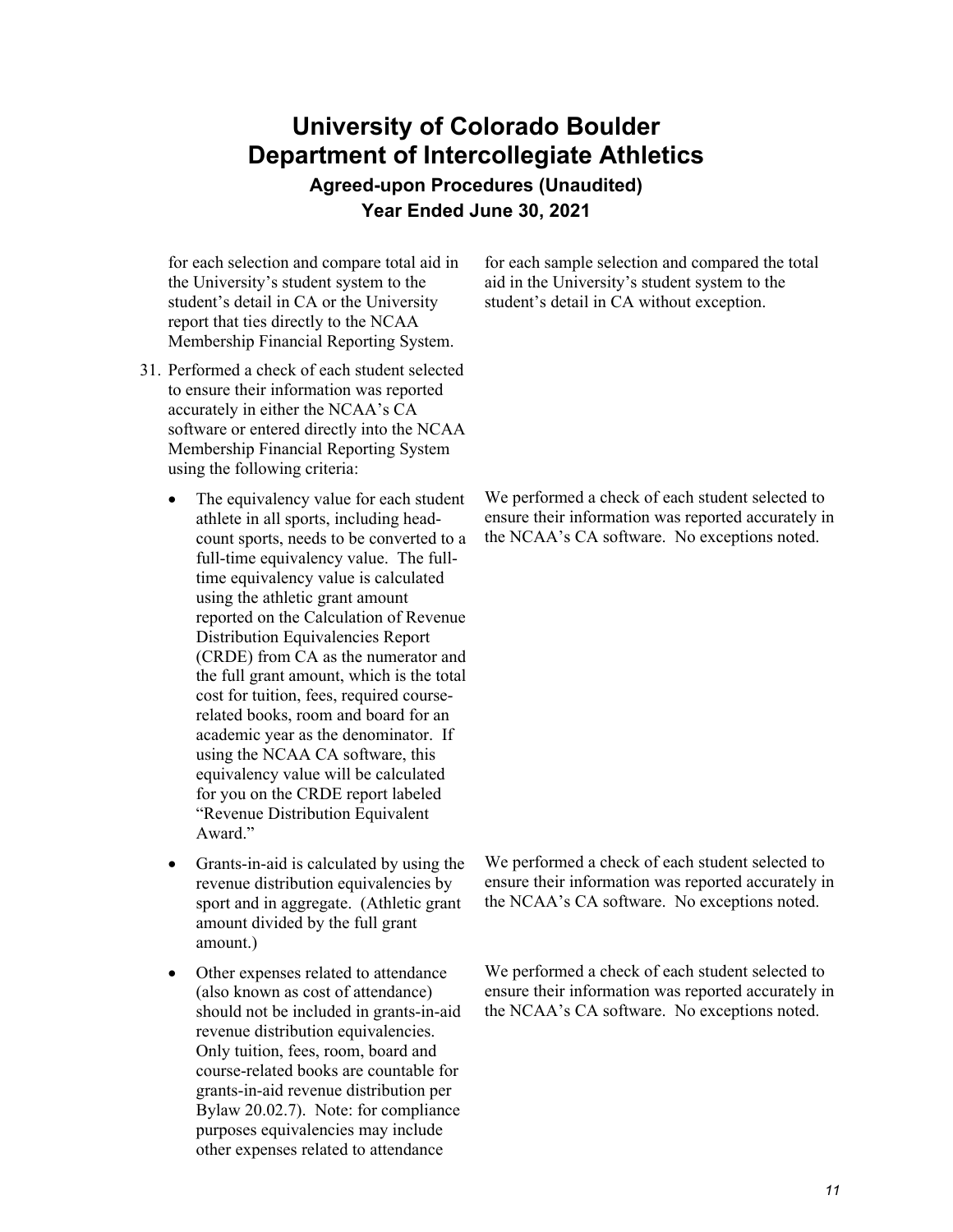**Agreed-upon Procedures (Unaudited) Year Ended June 30, 2021** 

per Bylaw 15.02.2, however these expenses are not allowed to be included for revenue distribution equivalencies.

- Full grant amount should be entered as a full year of tuition, not a semester or quarter.
- Student athletes are to be counted once, regardless of multiple sport participation, and should not receive a revenue distribution equivalency greater than 1.00.
- Athletics grants are valid for revenue distribution purposes only in sports in which the NCAA conducts championships competition, emerging sports for women and bowl subdivision football.
- Grants-in-aid are valid for revenue distribution purposes in NCAA sports that do not meet the minimum contests and participants' requirements of Bylaw 20.9.6.3.
- Universities providing grants to student athletes listed on the CRDE as "Exhausted Eligibility (fifth-year)" or "Medical" receive credit in the grantsin-aid component.
- The athletics aid equivalency cannot exceed maximum equivalency limits. However, the total revenue distribution equivalency can exceed maximum equivalency limits due to exhausted eligibility and medical equivalencies (reference Bylaw 15.5.3.1).
- If a sport is discontinued and the athletic grant(s) are still being honored by the University, the grant(s) are included in student athlete aid for revenue distribution purposes.
- 

We performed a check of each student selected to ensure their information was reported accurately in the NCAA's CA software. No exceptions noted.

We performed a check of each student selected to ensure their information was reported accurately in the NCAA's CA software. No exceptions noted.

We performed a check of each student selected to ensure their information was reported accurately in the NCAA's CA software. No exceptions noted.

We performed a check of each student selected to ensure their information was reported accurately in the NCAA's CA software. No exceptions noted.

We performed a check of each student selected to ensure their information was reported accurately in the NCAA's CA software. No exceptions noted.

We performed a check of each student selected to ensure their information was reported accurately in the NCAA's CA software. No exceptions noted.

We performed a check of each student selected to ensure their information was reported accurately in the NCAA's CA software. No exceptions noted.

• All equivalency calculations should be We performed a check of each student selected to ensure their information was reported accurately in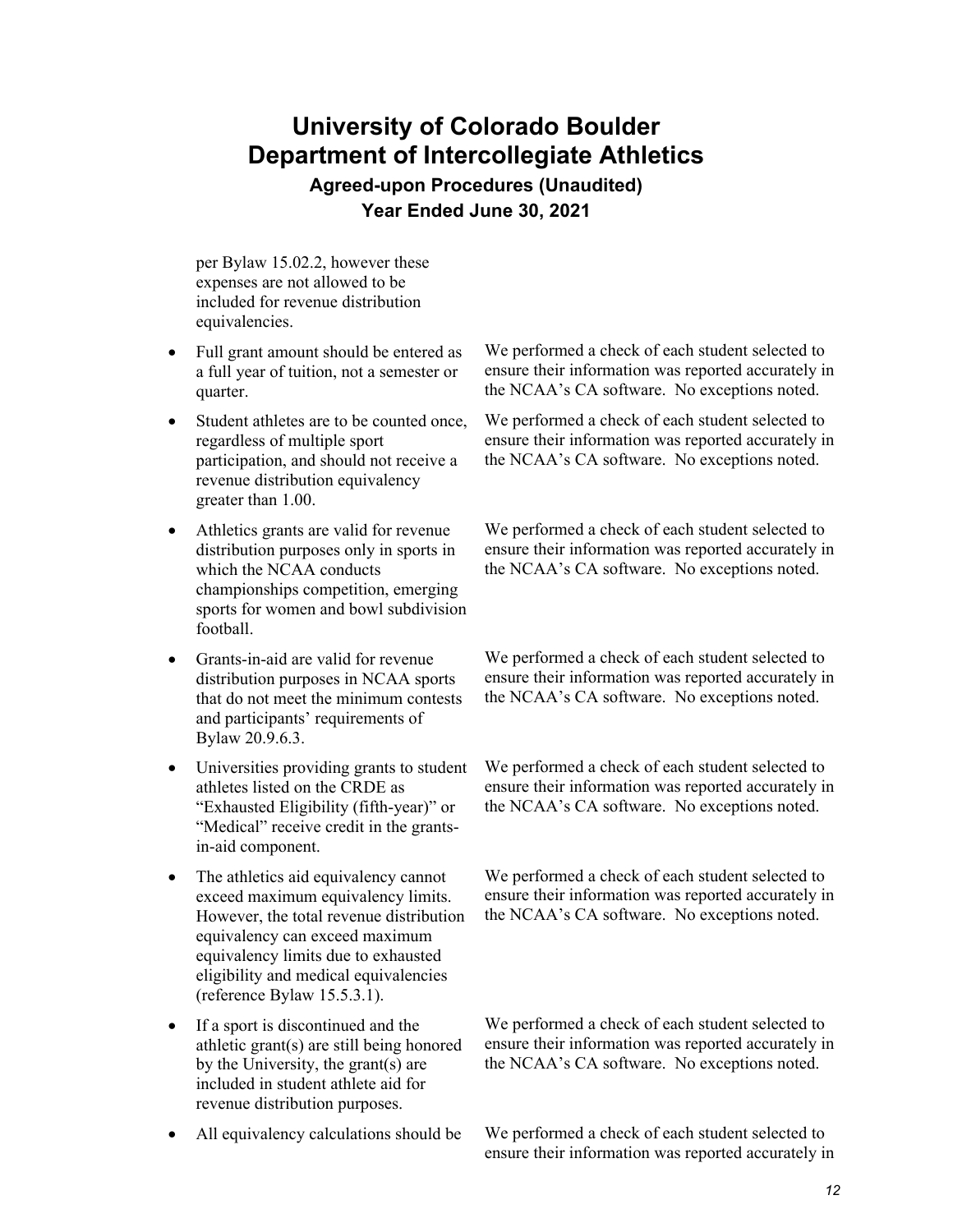### **University of Colorado Boulder Department of Intercollegiate Athletics Agreed-upon Procedures (Unaudited)**

**Year Ended June 30, 2021** 

- If a selected student received a Pell Grant, ensure the value of the grant is not included in the calculation of equivalencies or the total dollar amount of student athletic aid expense for the University.
- If a selected student received a Pell Grant, ensure the student's grant was included in the total number and total dollar value of Pell Grants reported for Revenue Distribution purposes in the NCAA Membership Financial Reporting System.
- 32. Recalculated totals for each sport and overall.

#### **Guarantees**

- 33. Obtained and inspected visiting University's away game settlement reports received by the University during the reporting period and agreed related expenses to the University's general ledger and/or the Statement and recalculated totals.
- 34. Obtained and inspected contractual agreements pertaining to expenses recorded by the University from guaranteed contests during the reporting period. Compared and agreed related amounts expensed by the University during to the University's general ledger and/or the Statement and recalculated totals.

#### **Coaching Salaries, Benefits, and Bonuses Paid by the University and Related Entities**

35. Obtained and inspected a listing of coaches employed by the University and related entities during the reporting period. Selected a sample of coaches' contracts that must include football, and men's and women's basketball from the listing.

rounded to two decimal places. the NCAA's CA software. No exceptions noted.

We performed a check of each student selected to ensure their information was reported accurately in the NCAA's CA software. No exceptions noted.

We performed a check of each student selected to ensure their information was reported accurately in the NCAA's CA software. No exceptions noted.

We recalculated totals for each sport and overall, without exception.

As the total balance was less than 4.0% of total expenses, it did not meet the threshold for testing. As such, procedure was not performed.

As the total balance was less than 4.0% of total expenses, it did not meet the threshold for testing. As such, procedure was not performed.

We obtained a listing of coaches employed by the University during the year ended June 30, 2021. We selected a sample of seven coaches' contracts that included two coaches from football, one each from men's and women's basketball, one from skiing, one from women's soccer and one from track/cross country. No exceptions noted.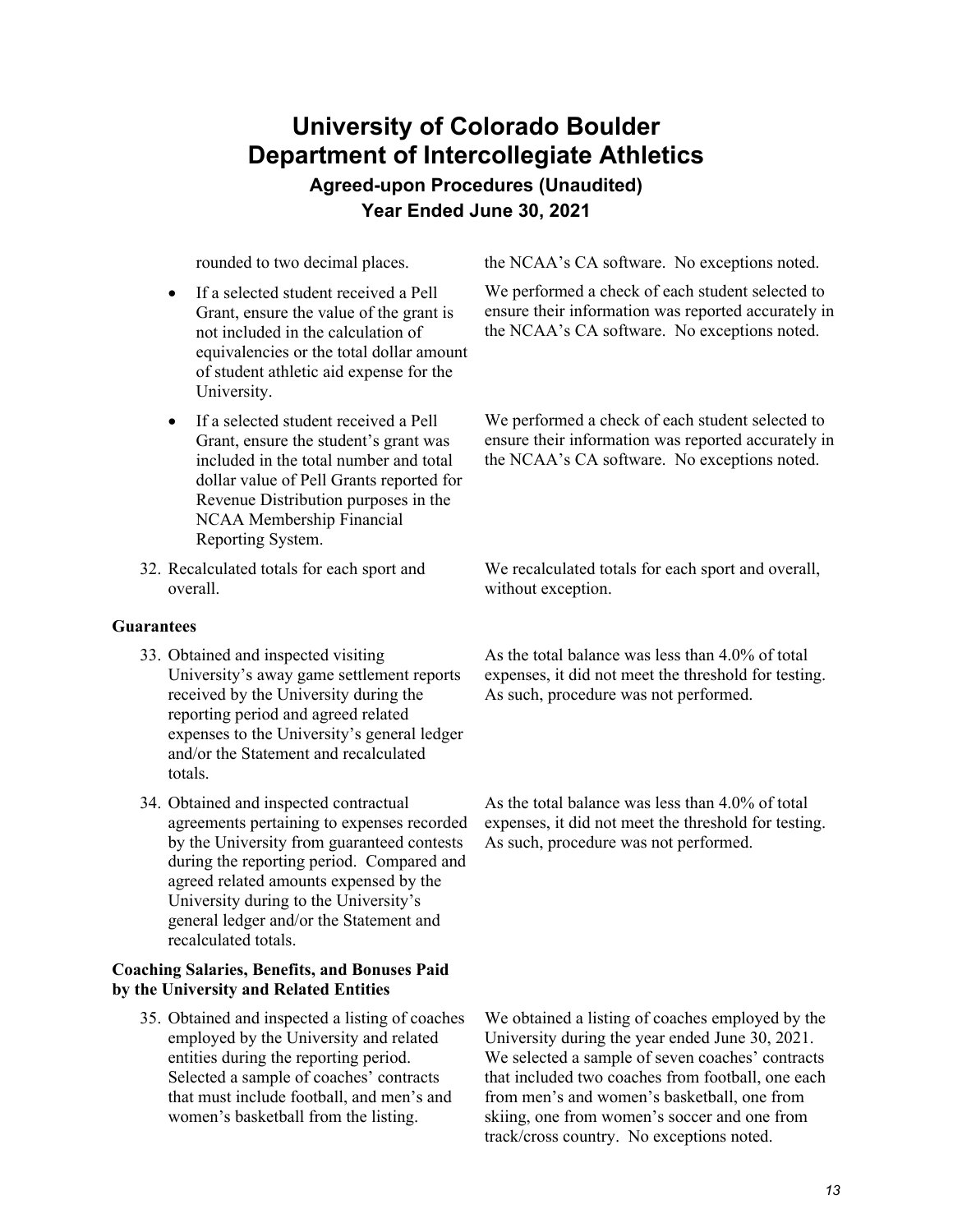**Agreed-upon Procedures (Unaudited) Year Ended June 30, 2021** 

- 36. Compared and agreed the financial terms and conditions of each selection to the related coaching salaries, benefits, and bonuses recorded by the University and related entities in the Statement during the reporting period.
- 37. Obtained and inspected payroll summary registers for the reporting year for each selection. Compared and agreed payroll summary registers from the reporting period to the related coaching salaries, benefits and bonuses paid by the University and related entities expense recorded by the University in the Statement during the reporting period.
- 38. Compared and agreed the totals recorded to any employment contracts executed for the sample selected and recalculate totals.

#### **Coaching Other Compensation and Benefits Paid by a Third Party**

- 39. Obtained and inspected a listing of coaches employed by third parties during the reporting period. Selected a sample of coaches' contracts that must include football, and men's and women's basketball from the listing.
- 40. Compared and agreed the financial terms and conditions of each selection to the related coaching other compensation and benefits paid by a third party and recorded by the University in the Statement during the reporting period.
- 41. Obtained and inspected reporting period payroll summary registers for each selection. Compared and agreed related payroll summary register to the coaching other compensation and benefits paid by third-party expenses recorded by the University in the Statement during the reporting period and recalculated totals.

We obtained and agreed payroll summary registers for the reporting year for each selection to the related coaching salaries, benefits and bonuses paid by the University without exception.

We obtained and agreed payroll summary registers for the reporting year for each selection to the related coaching salaries, benefits and bonuses paid by the University without exception.

We compared and agreed the totals recorded to the employment contracts executed for the sample selected and recalculated totals without exception.

As the total balance was less than 4.0% of total expenses, it did not meet the threshold for testing. As such, procedure was not performed.

As the total balance was less than 4.0% of total expenses, it did not meet the threshold for testing. As such, procedure was not performed.

As the total balance was less than 4.0% of total expenses, it did not meet the threshold for testing. As such, procedure was not performed.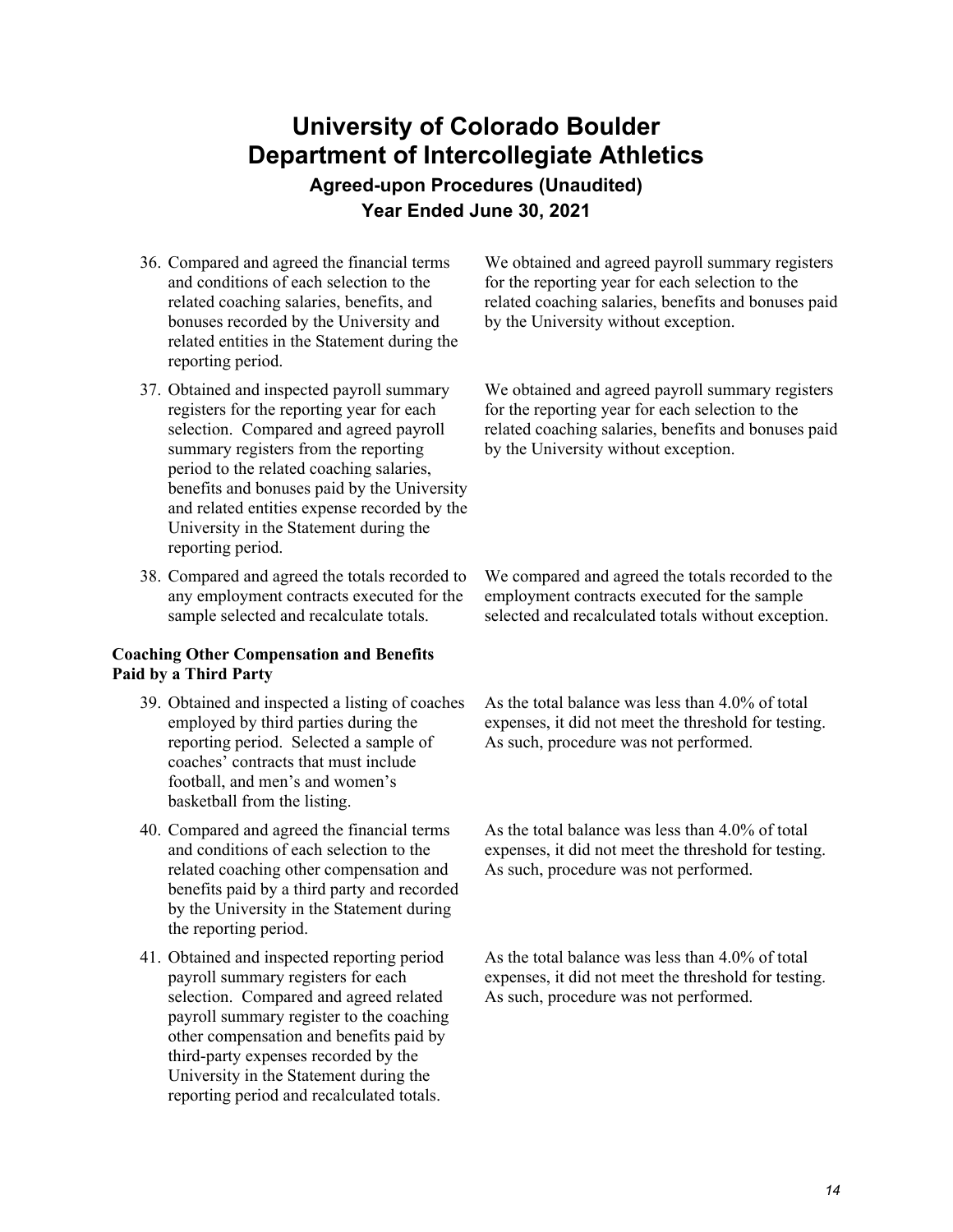**Agreed-upon Procedures (Unaudited) Year Ended June 30, 2021** 

#### **Support Staff/Administrative Salaries, Benefits and Bonuses Paid by the University and Related Entities**

- 42. Selected a sample of support staff/administrative personnel employed by the University and related entities during the reporting period.
- 43. Obtained and inspected reporting period summary payroll register for each selection. Compared and agreed related summary payroll register to the related support staff administrative salaries, benefits and bonuses paid by the University and related entities expense recorded by the University in the Statement during the reporting period and recalculated totals.

#### **Support Staff/Administrative Other Compensation and Benefits Paid by a Third Party**

- 44. Selected a sample of support staff/administrative personnel employed by the third parties during the reporting period.
- 45. Obtained and inspected reporting period payroll summary registers for each selection. Compared and agreed related payroll summary registers to the related support staff administrative other compensation and benefits expense recorded by the University in the Statement during the reporting period and recalculated totals.

#### **Severance Payments**

46. Selected a sample of employees receiving severance payments by the University during the reporting period and agree each severance payment to the related termination letter or employment contract and recalculated totals.

We selected a sample of 18 athletic support staff/administrative personnel employed by the University.

We obtained supporting salary information for each selection, recalculated and agreed the information to the expense recorded by the University in the Statement without exception.

As the total balance was less than 4.0% of total expenses, it did not meet the threshold for testing. As such, procedure was not performed.

As the total balance was less than 4.0% of total expenses, it did not meet the threshold for testing. As such, procedure was not performed.

As the total balance was less than 4.0% of total expenses, it did not meet the threshold for testing. As such, procedure was not performed.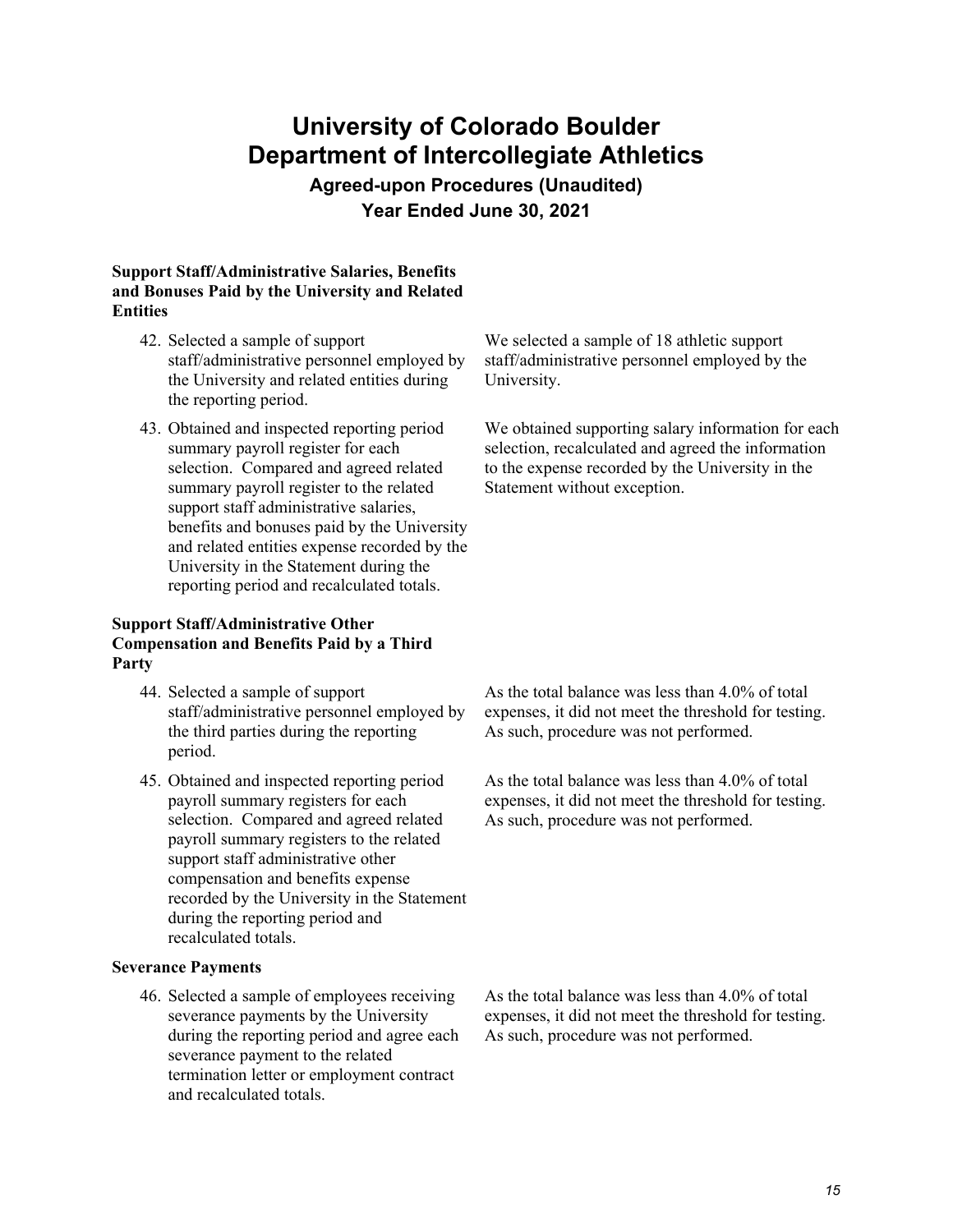**Agreed-upon Procedures (Unaudited) Year Ended June 30, 2021** 

#### **Recruiting**

- 47. Obtained documentation of the University's recruiting expense policies.
- 48. Compared and agreed to existing University- and NCAA-related policies.
- 49. Obtained general ledger detail and compared to the total expenses reported and recalculated totals.

#### **Team Travel**

- 50. Obtained documentation of the University's team travel policies.
- 51. Compared and agreed to existing University- and NCAA-related policies.
- 52. Obtained general ledger detail and compared to the total expenses reported and recalculated totals.

#### **Equipment, Uniforms and Supplies**

53. Obtained general ledger detail and compared to the total expenses reported. Selected a sample of transactions to validate existence of transaction and accuracy of recording and recalculated totals.

#### **Game Expenses**

54. Obtained general ledger detail and compared to the total expenses reported. Selected a sample of transactions to validate existence of transaction and accuracy of recording and recalculated totals.

As the total balance of recruiting expenses was less than 4.0% of total expenses, it did not meet the threshold for testing. As such, procedure was not performed.

As the total balance of recruiting expenses was less than 4.0% of total expenses, it did not meet the threshold for testing. As such, procedure was not performed.

As the total balance of recruiting expenses was less than 4.0% of total expenses, it did not meet the threshold for testing. As such, procedure was not performed.

We obtained documentation of the University's travel policies

We obtained documentation of the University's travel policies and compared them to the NCAA policies, noting no exceptions.

We obtained the general ledger detail for team travel and compared to the amount reported in the Statement and recalculated the total noting no exceptions.

As the total balance was less than 4.0% of total expenses, it did not meet the threshold for testing. As such, procedure was not performed.

As the total balance was less than 4.0% of total expenses, it did not meet the threshold for testing. As such, procedure was not performed.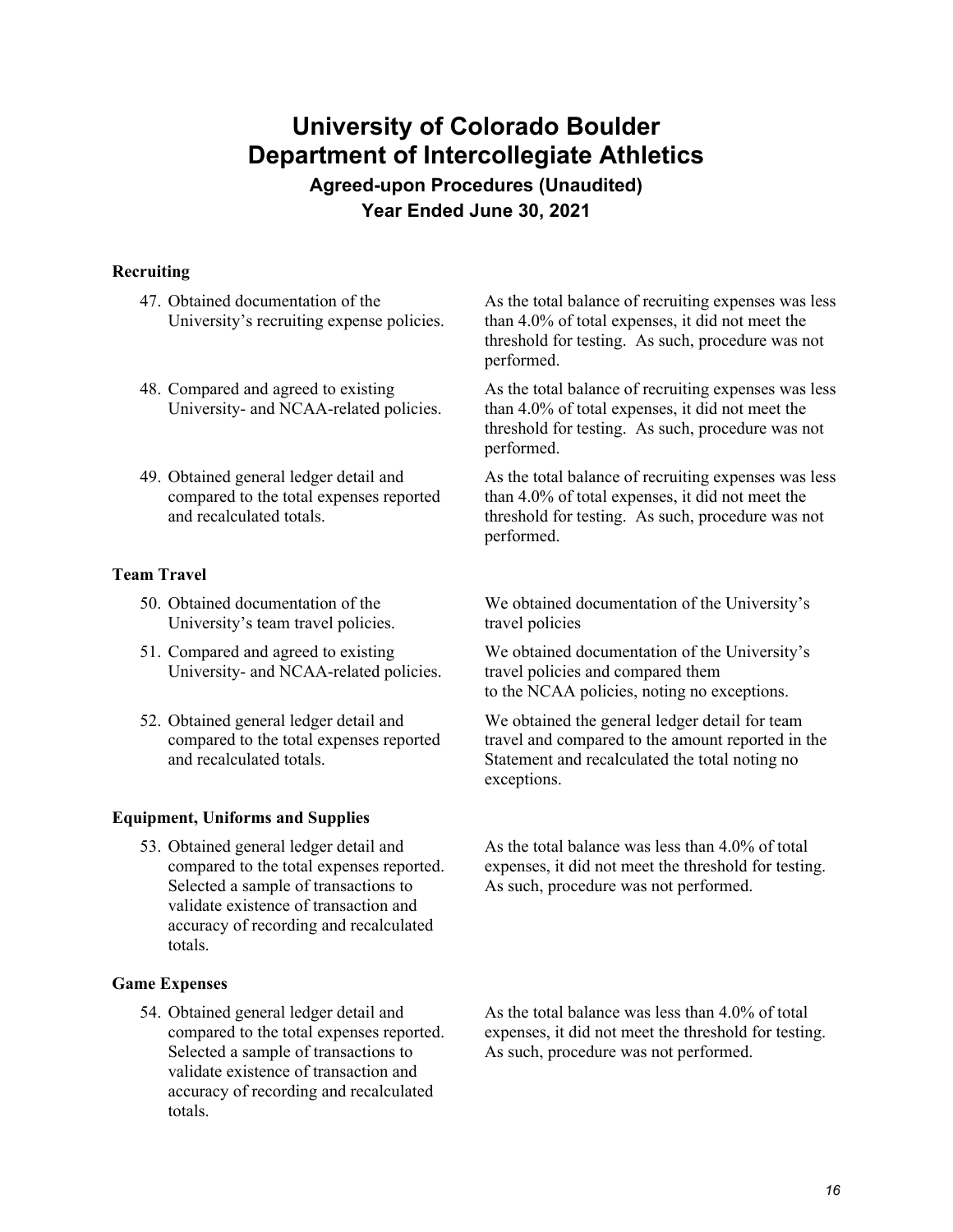**Agreed-upon Procedures (Unaudited) Year Ended June 30, 2021** 

#### **Fund Raising, Marketing and Promotion**

55. Obtained general ledger detail and compared to the total expenses reported. Selected a sample of transactions to validate existence of transaction and accuracy of recording and recalculated totals.

As the total balance was less than 4.0% of total expenses, it did not meet the threshold for testing. As such, procedure was not performed.

#### **Sports Camp Expenses**

56. Obtained general ledger detail and compared to the total expenses reported. Selected a sample of transactions to validate existence of transaction and accuracy of recording and recalculated totals.

As the total balance was less than 4.0% of total expenses, it did not meet the threshold for testing. As such, procedure was not performed.

#### **Spirit Groups**

57. Obtained general ledger detail and compared to the total expenses reported. Selected a sample of transactions to validate existence of transaction and accuracy of recording and recalculated totals.

#### **Athletic Facility Debt Service, Leases and Rental Fees**

- 58. Obtained a listing of debt service schedules, lease payments and rental fees for athletics facilities for the reporting year. Compared a sample of facility payments including the top two highest facility payments to additional supporting documentation (*e.g.*, debt financing agreements, leases, rental agreements).
- 59. Compared amounts recorded to amounts listed in the general ledger detail and recalculated totals.

#### **Direct Overhead and Administrative Expenses**

60. Obtained general ledger detail and compared to the total expenses reported. Selected a sample of transactions to validate existence of transaction and

As the total balance was less than 4.0% of total expenses, it did not meet the threshold for testing. As such, procedure was not performed.

As the total balance was less than 4.0% of total expenses, it did not meet the threshold for testing. As such, procedure was not performed.

As the total balance was less than 4.0% of total expenses, it did not meet the threshold for testing. As such, procedure was not performed.

We obtained general ledger detail and compared to total expenses reported without exception. We selected a sample of 10 transactions to view supporting documentation to validate existence of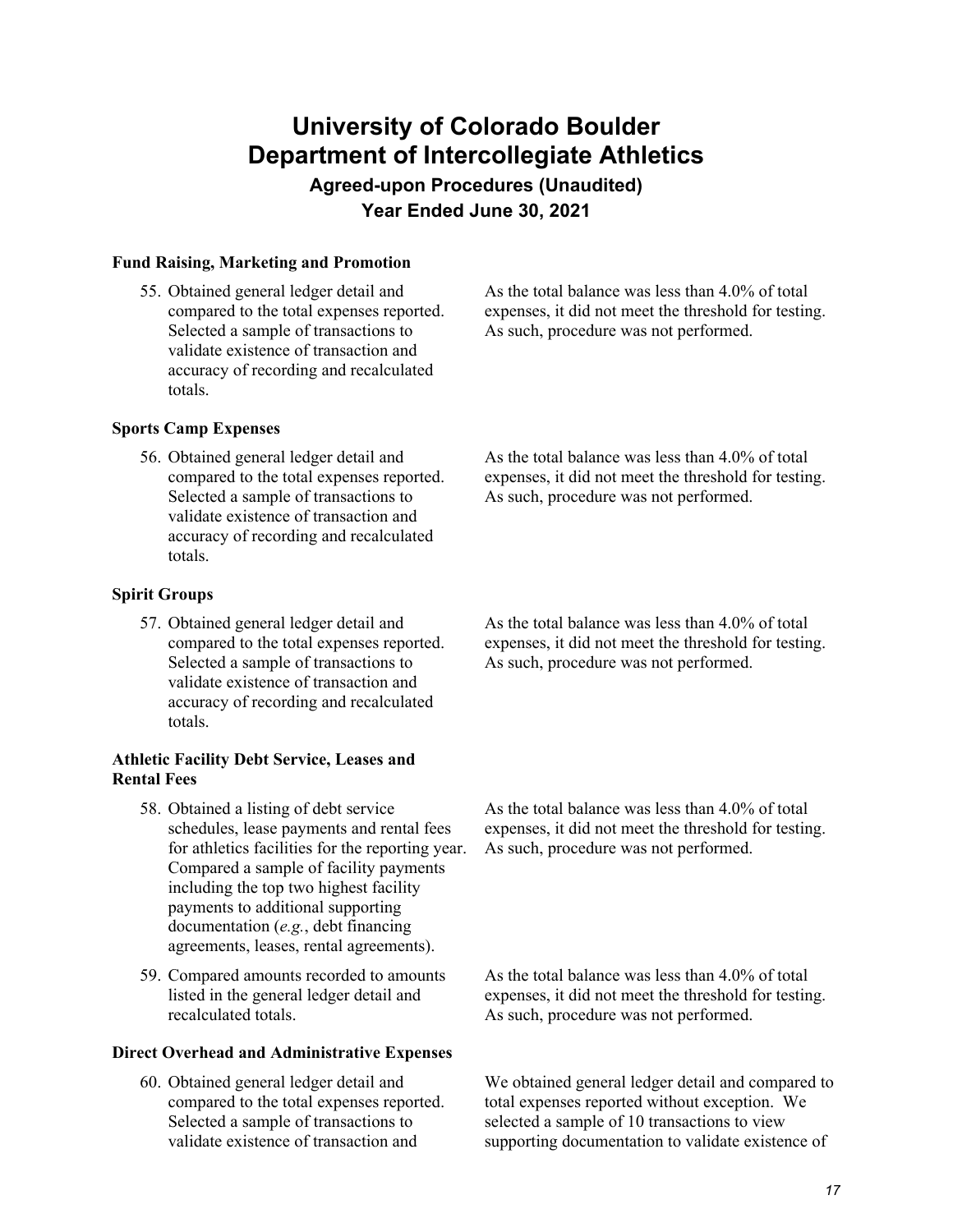**Agreed-upon Procedures (Unaudited) Year Ended June 30, 2021** 

accuracy of recording and recalculated totals.

#### **Indirect University Support**

61. Tested with revenue section – Indirect University Support.

#### **Medical Expenses and Medical Insurance**

62. Obtained general ledger detail and compared to the total expenses reported. Selected a sample of transactions to validate existence of transaction and accuracy of recording and recalculated totals.

the transactions and accuracy of recording and recalculated totals without exception.

As the total balance was less than 4.0% of total expenses, it did not meet the threshold for testing. As such, procedure was not performed.

As the total balance was less than 4.0% of total expenses, it did not meet the threshold for testing. As such, procedure was not performed.

#### **Memberships and Dues**

63. Obtained general ledger detail and compared to the total expenses reported. Selected a sample of transactions to validate existence of transaction and accuracy of recording and recalculated totals.

#### **Other Operating Expenses and Transfers to University**

64. Obtained general ledger detail and compared to the total expenses reported. Selected a sample of transactions to validate existence of transaction and accuracy of recording and recalculated totals.

#### **Student Athlete Meals (non-travel)**

65. Obtained general ledger detail and compared to the total expenses reported. Selected a sample of transactions to validate existence of transaction and accuracy of recording and recalculated totals.

#### **Football Bowl Expenses**

66. Obtained general ledger detail and compared to the total expenses reported. As the total balance was less than 4.0% of total expenses, it did not meet the threshold for testing. As such, procedure was not performed.

We obtained general ledger detail and compared to total expenses reported without exception. We selected a sample of transactions to validate existence of transaction and accuracy of recording and recalculated totals noting no exceptions.

As the total balance was less than 4.0% of total expenses, it did not meet the threshold for testing. As such, procedure was not performed.

As the total balance was less than 4.0% of total expenses, it did not meet the threshold for testing.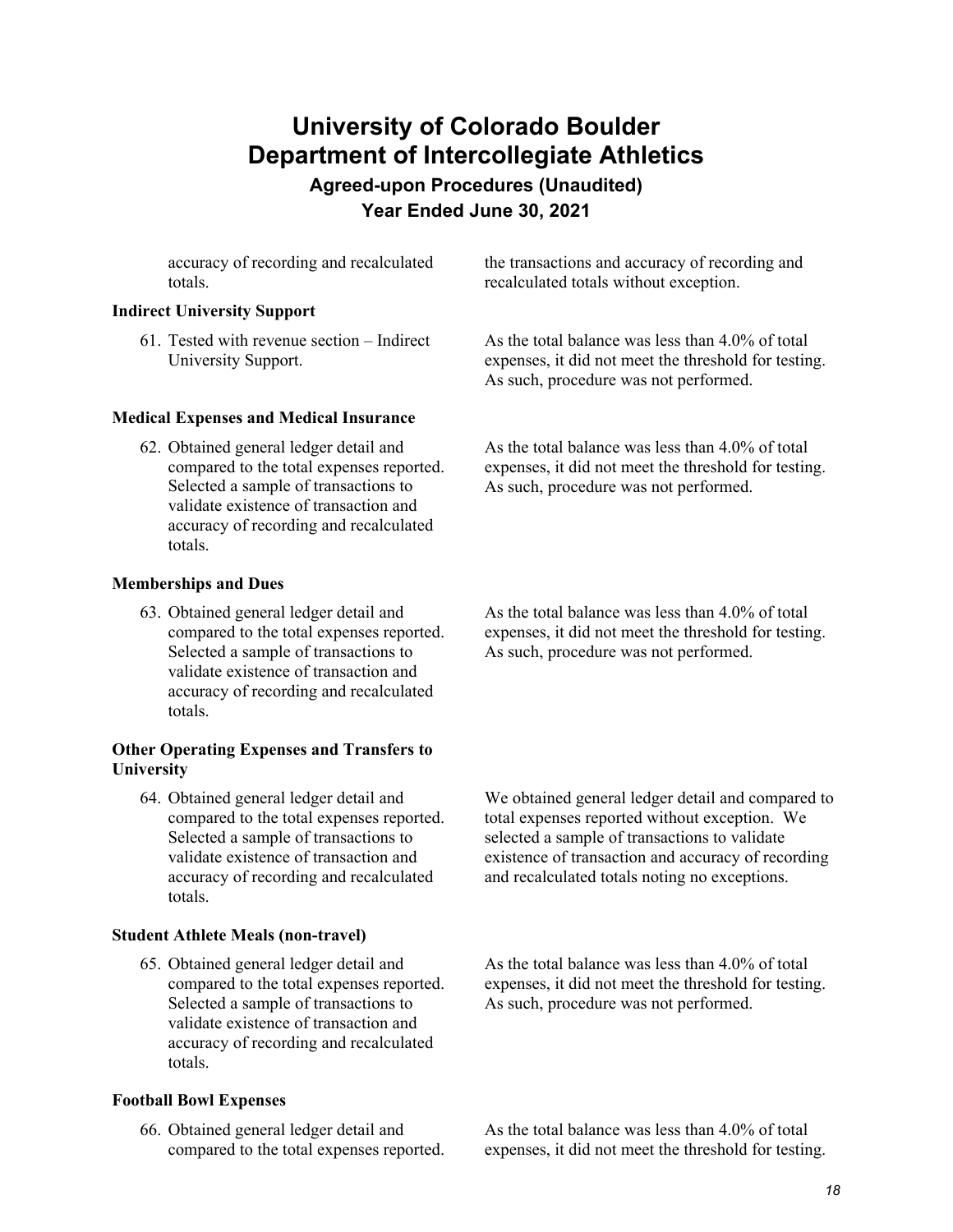**Agreed-upon Procedures (Unaudited) Year Ended June 30, 2021** 

Selected a sample of transactions to validate existence of transaction and accuracy of recording and recalculated totals.

**Additional Minimum Agreed-upon Procedures** 

| <b>Result</b> |
|---------------|
|               |

#### **Grants-in-Aid**

- Compared and agreed the sports sponsored reported in the NCAA Membership Financial Reporting System to the Calculation of Revenue Distribution Equivalencies Report (CRDE) from Compliance Assistant (CA) or other report that supports the equivalency calculations from the University. The NCAA Membership Financial Reporting System populates the sports from the NCAA Sports Sponsorship and Demographics Form as they are reported by the University. If there is a discrepancy in the sports sponsored between the NCAA Membership Financial Reporting System and the CRDE or other report that supports the equivalency calculations, inquired about the discrepancy and report the justification in the AUP report.
- Compared current year Grants-in-Aid revenue distribution equivalencies to prior year reported equivalencies per the Membership Financial Report submission. Inquired and documented an explanation for any variance great than  $+/- 4\%$ .

We compared and agreed the sports sponsored reported in the NCAA Membership Financial Reporting System to the Calculation of Revenue Distribution Equivalencies Report (CRDE) from CA noting a difference in the amount of \$909,998 due to the equivalencies certified and calculated on the 12-credit hour semester as compared to the actual number of credit hours the students are enrolled in for the semester.

As such, procedure was not performed.

We compared current year Grants-in-Aid revenue distribution equivalencies to prior year reported equivalencies per the Membership Financial Report submission. See below for variances  $+/- 4\%$ .

*Increase in the number of equivalent awards from prior year to the current year: Increase from all sports documented below is due to the variance between the number of students that qualify as resident or non-resident year over year. The aid is based on resident rates so the variance is created based on the number of non-residents on that team in that year. In 2020-2021 there were more nonresidents on the team.*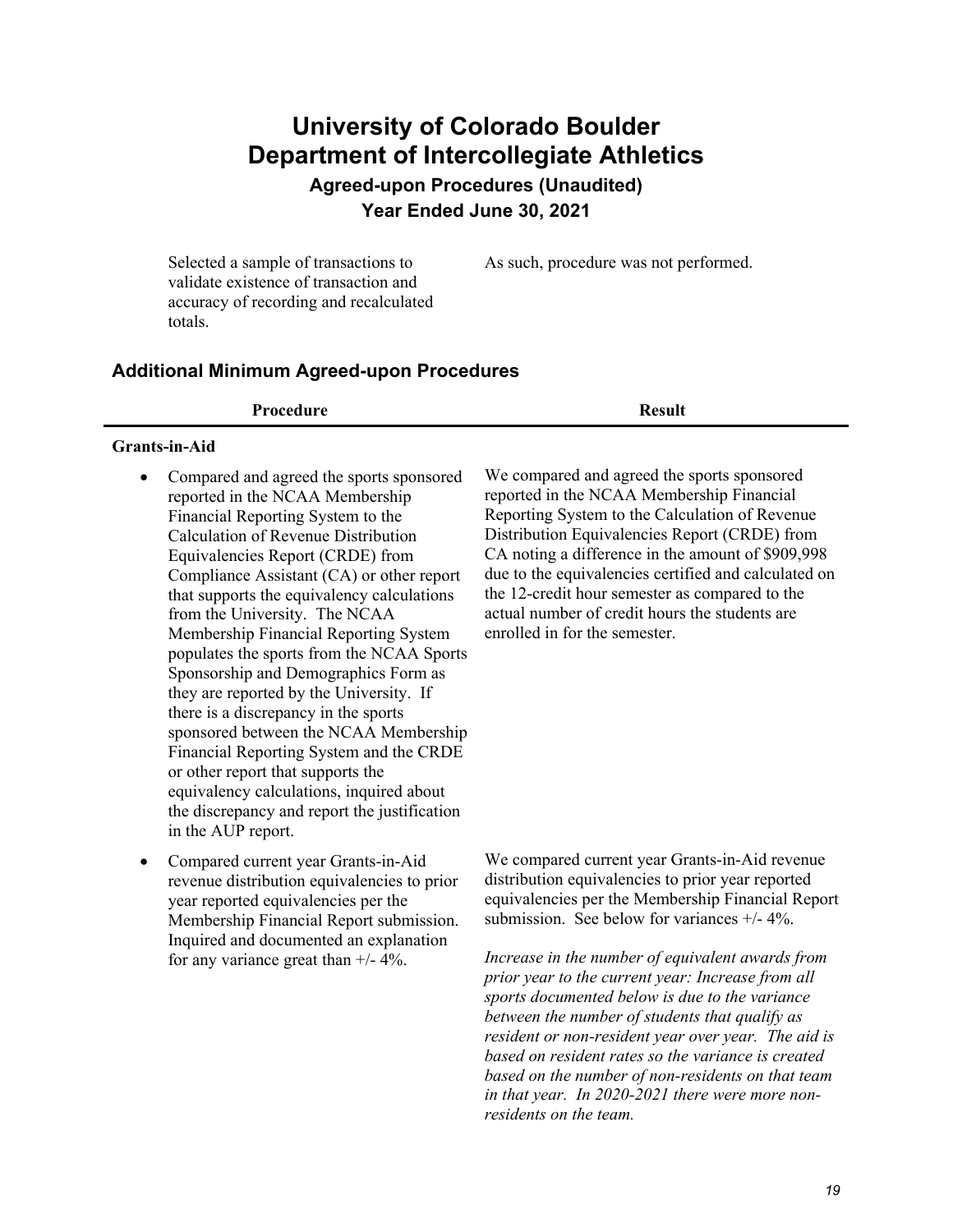**Agreed-upon Procedures (Unaudited) Year Ended June 30, 2021** 

| Procedure           | <b>Result</b>                                                                                                                                                                                                                                                                                                                                                                                                                                  |
|---------------------|------------------------------------------------------------------------------------------------------------------------------------------------------------------------------------------------------------------------------------------------------------------------------------------------------------------------------------------------------------------------------------------------------------------------------------------------|
|                     | Men's Golf                                                                                                                                                                                                                                                                                                                                                                                                                                     |
|                     | Men's Track, Outdoor                                                                                                                                                                                                                                                                                                                                                                                                                           |
|                     | Women's Basketball                                                                                                                                                                                                                                                                                                                                                                                                                             |
|                     | Women's Golf                                                                                                                                                                                                                                                                                                                                                                                                                                   |
|                     | Women's Lacrosse                                                                                                                                                                                                                                                                                                                                                                                                                               |
|                     | Women's Skiing                                                                                                                                                                                                                                                                                                                                                                                                                                 |
|                     | Decrease due to an increase student financial aid<br>to resident students: Decrease from all sports<br>documented below is due to the variance between<br>the number of students that qualify as resident or<br>non-resident year over year. The aid is based on<br>resident rates so the variance is created based on<br>the number of non-residents on that team in that<br>year. In 2020-2021 there were more non-residents<br>on the team. |
|                     | Men's Basketball                                                                                                                                                                                                                                                                                                                                                                                                                               |
|                     | Women's Tennis                                                                                                                                                                                                                                                                                                                                                                                                                                 |
| Canato Canangoughia |                                                                                                                                                                                                                                                                                                                                                                                                                                                |

#### **Sports Sponsorship**

 Obtained the University's Sports Sponsorship and Demographics Form submitted to the NCAA for the reporting year between May and August. Validated that the countable NCAA sports reported by the University met the minimum requirements, set forth in Bylaw 20.9.6.3, related to the number of contests and the number of participants. If the University requested and/or received a waiver related to minimum contests or minimum participants for a sport, that sport would not qualify as a sponsored sport for the purposes of revenue distribution. Also, only sports in which the NCAA conducts championships competition, emerging sports for women and bowl subdivision football are eligible. Once countable sports have been validated, ensure that the institution has properly reported these sports as countable for revenue distribution purposes within the NCAA Membership Financial Reporting System. Note: Any

We obtained the University's Sports Sponsorship and Demographics Forms Report for the reporting year. We validated that the countable sports reported by the University meet the minimum requirements set forth in Bylaw 20.9.6.3 for the number of contests and the number of participants in each contest that is counted toward meeting the minimum-contest requirements. We ensured that the University has properly reported these sports as countable for revenue distribution purposes within the NCAA Membership Financial Reporting System. No exceptions noted.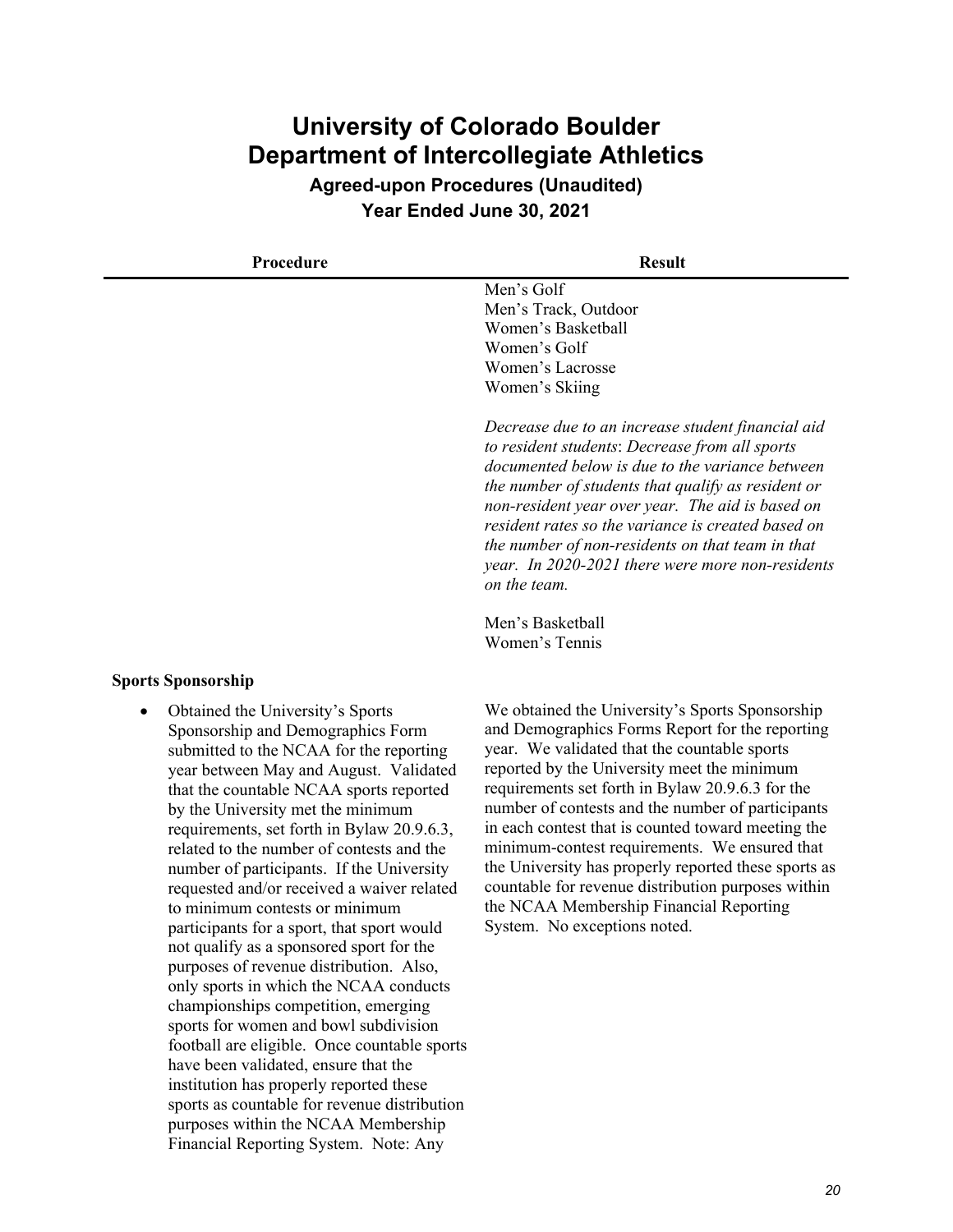**Procedure Result** 

**Agreed-upon Procedures (Unaudited) Year Ended June 30, 2021** 

| discrepancies MUST be resolved within      |
|--------------------------------------------|
| the NCAA Membership Financial              |
| Reporting System prior to the report being |
| submitted to the NCAA.                     |

• Compared current year number of Sports Sponsored to prior year reported total per the Membership Financial Report submission. Inquired and documented an explanation for any variance.

#### **Pell Grants**

- Agreed the total number of Division I student-athletes who, during the academic year, received a Pell Grant award (*e.g.*, Pell Grant recipients on Full Athletic Aid, Pell Grant recipients on Partial Athletic Aid and Pell Grant recipients with no Athletic Aid) and the total dollar amount of these Pell Grants reported in the NCAA Membership Financial Reporting System to a report generated out of the University's financial aid records of all student-athlete Pell Grants. Note 1: Only Pell Grants for sports in which the NCAA conducts championships competition, emerging sports for women and bowl subdivision football are countable. Note 2: Studentathletes should only be counted once even if the athlete participates in multiple sports. Note 3: Individual student-aid file testing in step 31 above should tie any selected student athletes who received Pell Grants back to the report of all student athlete Pell Grants to test the completeness and accuracy of the report.
- Compared current year Pell Grants total to prior year reported total per the Membership Financial Report submission. Inquire and document an explanation for any variance greater than +/- 20 grants.

We compared the current year number of Sports Sponsored to prior year reported total per the Membership Financial Report submission noting no changes in the number of Sports Sponsored. No exceptions noted.

We agreed the total number of Division I student athletes that received a Pell Grant award and the total value of these Pell Grants reported in the NCAA Membership Financial Reporting System to a report generated out of the University's financial aid records, of all student athlete Pell Grants, noting the amounts agreed without exception.

We compared current year Pell Grants total to prior year reported total per the Membership Financial Report submission noting no variances greater than  $+/- 20$  grants.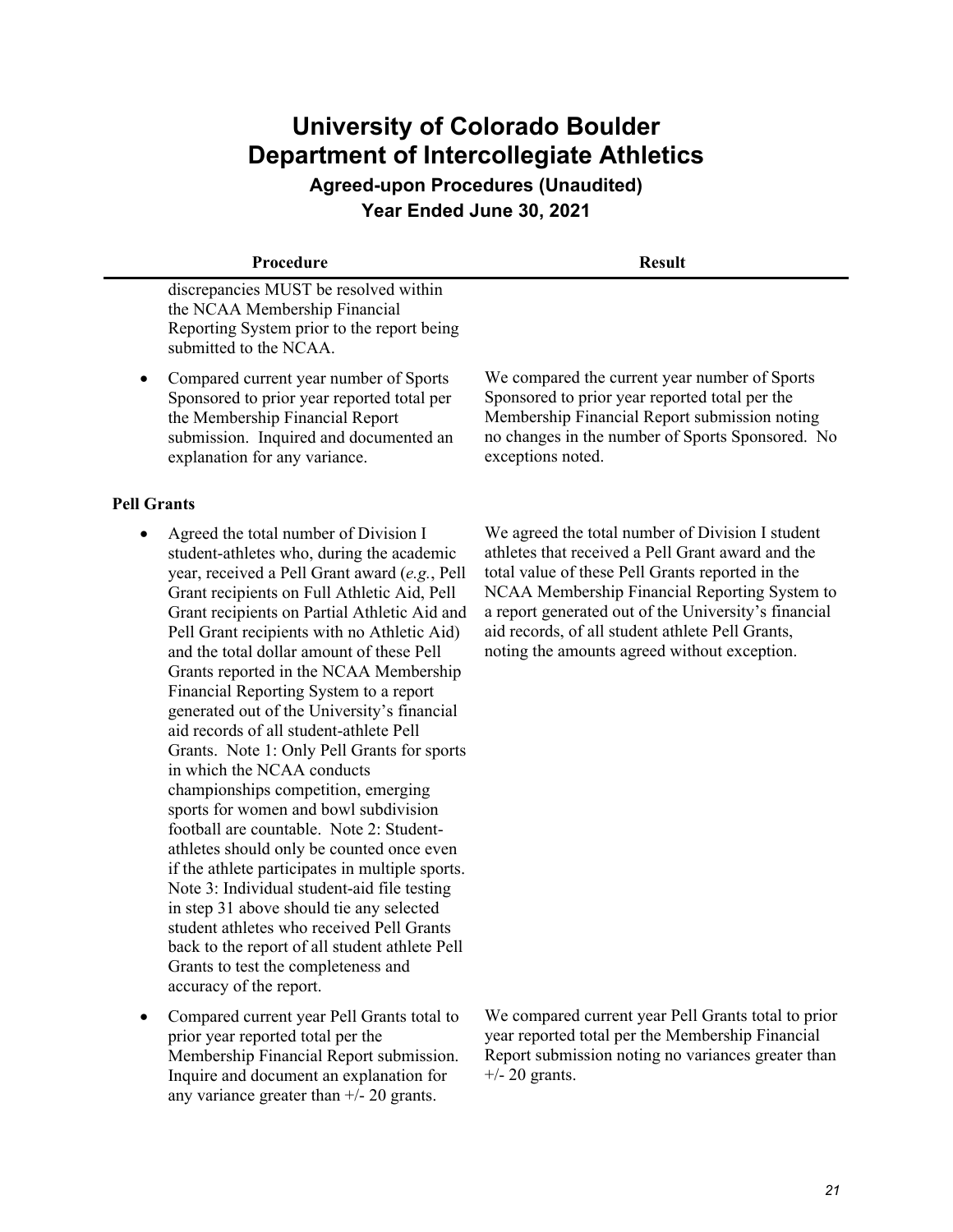**Agreed-upon Procedures (Unaudited) Year Ended June 30, 2021** 

#### **Agreed-upon Procedures for Other Reporting Items**

| Procedure                                                                           | <b>Result</b>                                                                                |
|-------------------------------------------------------------------------------------|----------------------------------------------------------------------------------------------|
| <b>Excess Transfers to University and Conference</b><br><b>Realignment Expenses</b> |                                                                                              |
| 67. Obtained general ledger detail and<br>compared to the total expenses reported.  | We inquired of the University's management<br>whether there were any excess transfers to the |

compared to the total expenses reported. Selected a sample of transactions to validate existence of transaction and accuracy of recording and recalculated totals.

#### **Total Athletics Related Debt**

- 68. Obtained repayment schedules for all outstanding intercollegiate athletics debt during the reporting period. Recalculated annual maturities (consisting of principal and interest) provided in the schedules obtained.
- 69. Agreed the total annual maturities and total outstanding athletic related to supporting documentation and the University's general ledger, as applicable.

#### **Total University Debt**

70. Agreed the total outstanding University debt to supporting documentation and the University's audited financial statements, if available, or the University's general ledger.

#### **Value of Athletics Dedicated Endowments**

71. Obtained a schedule of all athletics dedicated endowments maintained by athletics, the University, and affiliated organizations. Agreed the fair market value in the schedule(s) to supporting documentation, the general ledger(s) and audited financial statements, if available.

whether there were any excess transfers to the University and conference realignment expenses during the year ended June 30, 2021, and University management represented that there were none.

We obtained repayment schedules for all outstanding intercollegiate athletics debt during the reporting period, noting the total amount outstanding as of June 30, 2021 was \$147,405,000. We recalculated annual maturities (consisting of principal and interest) provided in the schedules obtained without exception.

We agreed the total annual maturities and total outstanding athletic related debt to supporting documentation and the general ledger without exception.

We agreed the total outstanding University debt of \$1,898,804,058 to supporting documentation and the System's June 30, 2021, audited financial statements, without exception, for principal and interest payments.

We obtained a confirmation directly from the Foundation of all athletics dedicated endowments maintained by the Foundation. We agreed the fair market value in the schedules to supporting documentation, the University's general ledger and the System's June 30, 2021, audited financial statements without exception.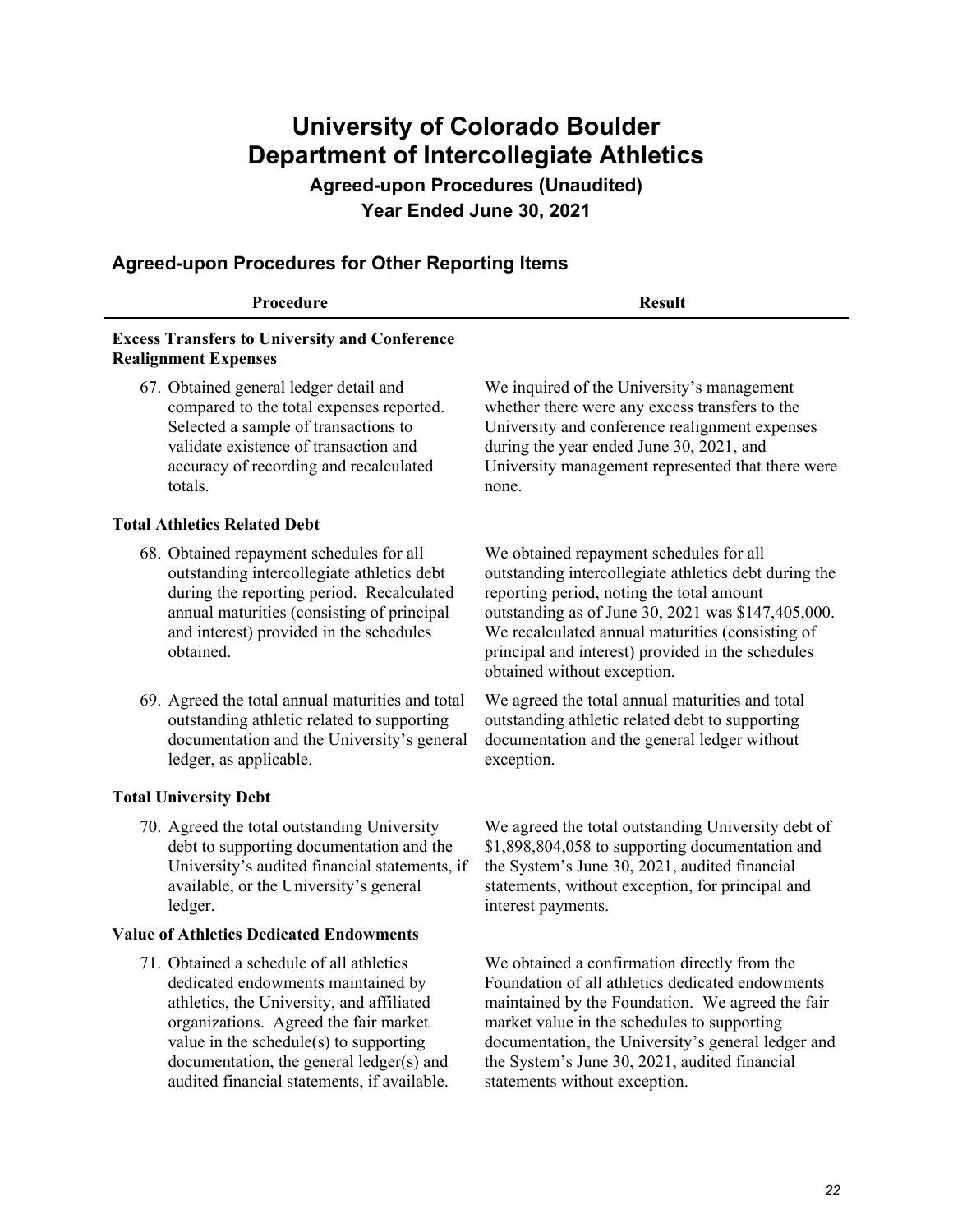**Agreed-upon Procedures (Unaudited) Year Ended June 30, 2021** 

#### **Value of University Endowments**

72. Agreed the total fair market value of University endowments to supporting documentation, the University's general ledger and/or audited financial statements, if available.

#### **Total Athletics Related Capital Expenditures**

- 73. Obtained a schedule of athletics related capital expenditures made by athletics, the University, and affiliated organizations during the reporting period.
- 74. Obtained general ledger detail and compared to the total expenses reported. Selected a sample of transactions to validate existence of transaction and accuracy of recording and recalculated totals.

We agreed the total fair market value of the University's endowments to supporting documentation, the University's general ledger and System's June 30, 2021, audited financial statements without exception.

We obtained a schedule of athletics-related capital expenditures made by athletics and the University during the reporting period.

We obtained general ledger detail and compared to the total expenses reported without exception. We selected a sample of transactions to validate existence of transactions and accuracy of recording and recalculated totals without exception.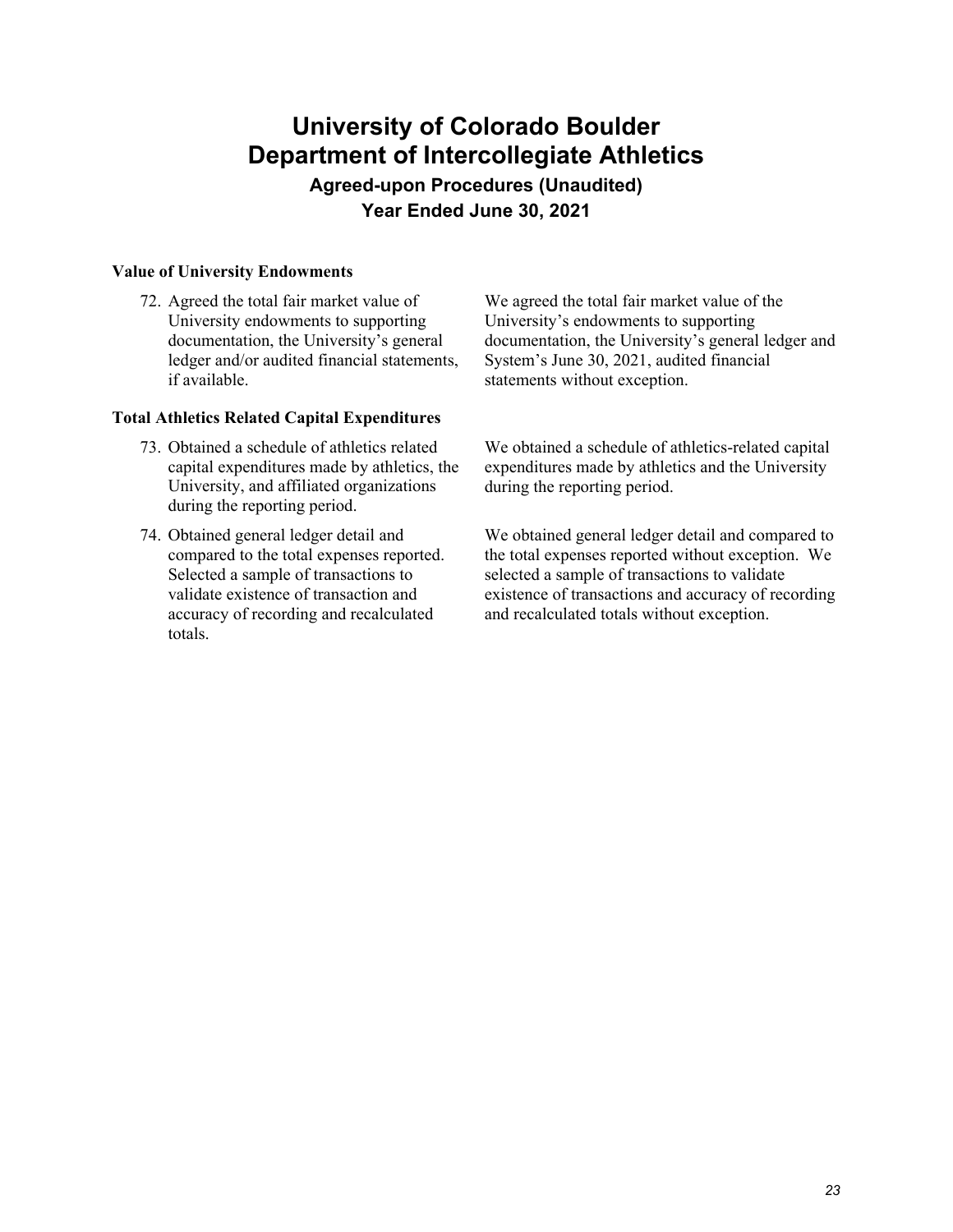**Statement of Revenues and Expenses (Unaudited) Year Ended June 30, 2021** 

| <b>Operating Revenues</b>                                |                |
|----------------------------------------------------------|----------------|
| Ticket sales                                             | \$<br>41,752   |
| Student fees                                             | 1,069,372      |
| Direct institutional support                             | 8,445,743      |
| Indirect institutional support                           | 2,116,804      |
| Guarantees                                               | 40,000         |
| Contributions                                            | 3,739,003      |
| In-kind contributions                                    | 191,141        |
| Media rights                                             | 14,131,466     |
| NCAA distributions                                       | 877,817        |
| Conference distributions (non media and non bowl)        | 1,320,469      |
| Conference distributions                                 | 4,874,686      |
| Program, novelty, parking and concession sales           | 73,564         |
| Royalties, licensing, advertisement and sponsorships     | 7,578,753      |
| Sports camps revenues                                    | 53,032         |
| Athletics restricted endowment and investments income    | 821,111        |
| Other operating revenue                                  | 1,699,511      |
| Total operating revenues                                 | 47,074,223     |
|                                                          |                |
| <b>Operating Expenditures</b>                            |                |
| Athletics student aid                                    | 12,207,564     |
| Guarantees                                               | 72,037         |
| Coaching salaries, benefits and bonuses paid             |                |
| by the University and related entities                   | 13,550,275     |
| Support staff/administrative compensation, benefits and  |                |
| bonuses paid by the University and related entities      | 13,901,096     |
| Severance payments                                       | 617,078        |
| Recruiting                                               | 328,983        |
| Team travel                                              | 2,558,310      |
| Sports equipment, uniforms and supplies                  | 1,439,088      |
| Game expenses                                            | 745,797        |
| Fundraising, marketing and promotion                     | 187,544        |
| Sport camp expenses                                      | 5,316          |
| Spirit groups                                            | 109,208        |
| Athletic facilities debt service, leases and rental fees | 253,454        |
| Direct overhead and administrative expenses              | 7,832,140      |
| Indirect institutional support                           | 2,116,804      |
| Medical expenses and medical insurance                   | 1,952,154      |
| Memberships and dues                                     | 49,204         |
| Student athlete meals (non-travel)                       | 1,590,380      |
| Other operating expenses                                 | 4,251,160      |
| Bowl expenses                                            | 669,661        |
| Bowl expenses - Coaching compensation                    | 114,500        |
| Total operating expenditures                             | 64, 551, 753   |
| <b>Excess (Deficiency) of Revenue Over Expenditures</b>  | (17, 477, 530) |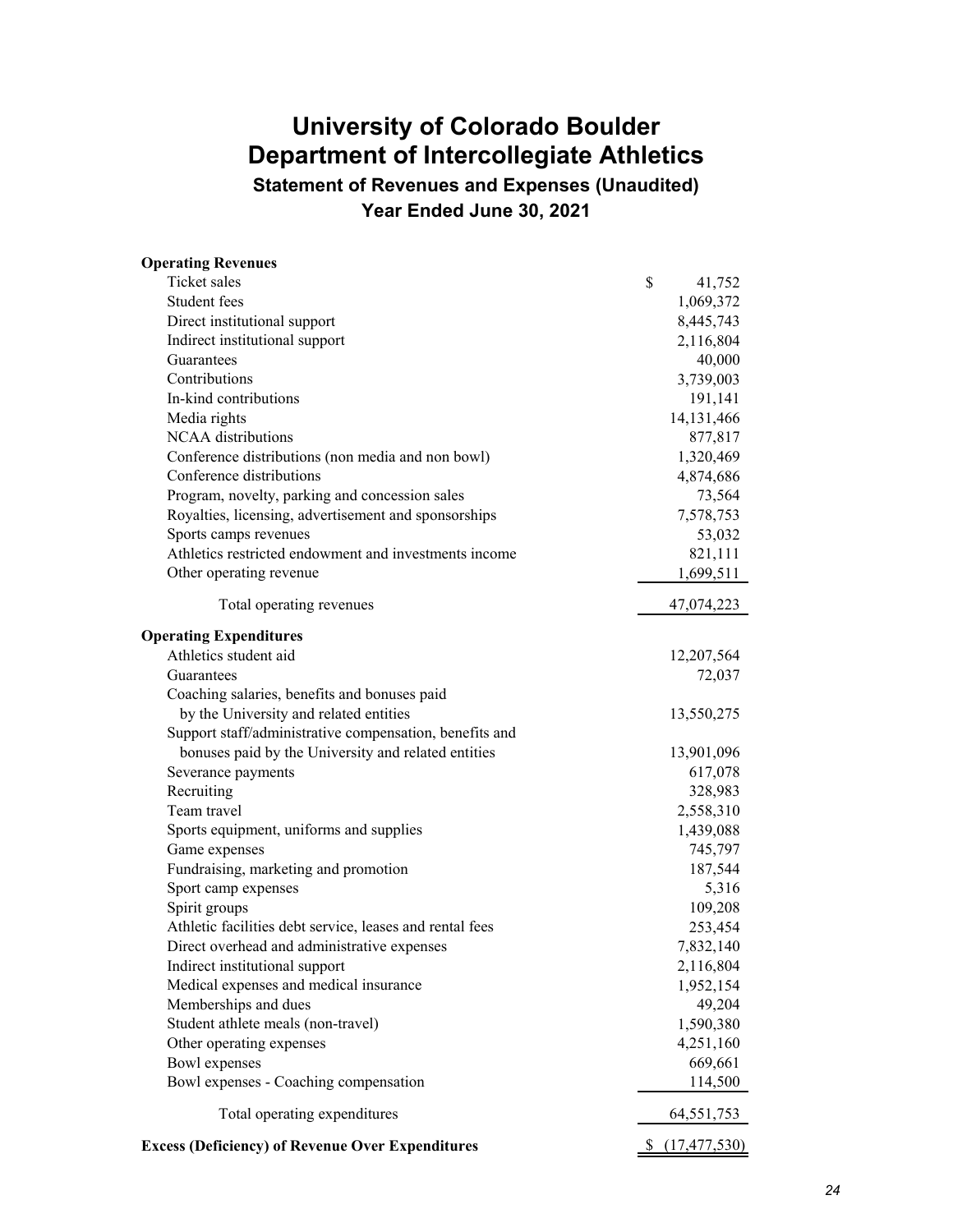### **University of Colorado Boulder Department of Intercollegiate Athletics Statement of Revenues and Expenses by Sport (Unaudited) Year Ended June 30, 2021**

|                                                       | Football   | Men's<br><b>Basketball</b> | Women's<br><b>Basketball</b> | Men's<br><b>Track &amp; Field</b> | Men's<br>Golf            | Women's<br>Lacrosse | Men's<br>Skiina | Women's<br>Soccer | Women's<br>Volleyball | Women's<br><b>Track &amp; Field</b> | Women's<br>Golf | Women's<br><b>Tennis</b> | Women's<br>Skiina | Other      | Total      |
|-------------------------------------------------------|------------|----------------------------|------------------------------|-----------------------------------|--------------------------|---------------------|-----------------|-------------------|-----------------------|-------------------------------------|-----------------|--------------------------|-------------------|------------|------------|
| <b>Operating Revenues</b>                             |            |                            |                              |                                   |                          |                     |                 |                   |                       |                                     |                 |                          |                   |            |            |
| Ticket sales                                          | 23,449     | 15.878                     | .250                         |                                   |                          |                     |                 | 395               | 780                   |                                     |                 |                          |                   |            | 41,752     |
| Student fees                                          | $\sim$     |                            |                              | $\overline{\phantom{a}}$          | $\overline{\phantom{a}}$ |                     |                 | $\sim$            | $\sim$                |                                     |                 | $\overline{\phantom{a}}$ | . .               | 1,069,372  | 1,069,372  |
| Direct institutional support                          | 42,893     | 350,170                    | 485,552                      | 371,134                           | 204,509                  | 526,535             | 264.411         | 537,433           | 417,887               | 619,854                             | 263,110         | 216,195                  | 243,765           | 3,902,295  | 8,445,743  |
| Indirect institutional support                        |            |                            |                              | $\overline{\phantom{a}}$          | . .                      |                     |                 |                   |                       |                                     |                 |                          | .                 | 2,116,804  | 2,116,804  |
| Guarantees                                            |            | 40,000                     |                              | $\sim$                            | $\overline{\phantom{a}}$ |                     |                 |                   |                       |                                     |                 |                          |                   |            | 40,000     |
| Contributions                                         | 237.161    | 3.059                      | 30.158                       |                                   | 22.336                   | 3,257               |                 |                   |                       |                                     | 1.347           |                          |                   | 3,441,685  | 3,739,003  |
| In-kind contributions                                 | 42,000     | 35,024                     | $\sim$                       | 3.875                             | 12,250                   |                     | 4.625           | 10,750            | . .                   | 3,875                               |                 |                          | 4.625             | 74,117     | 191,141    |
| Media rights                                          | 11,276,173 | 2,819,043                  | $\sim$                       | $\sim$                            | $\sim$                   |                     | $\sim$          |                   | . .                   | $\sim$                              |                 | $\sim$                   |                   | 36,250     | 14,131,466 |
| NCAA distributions                                    | 76,355     | 104,872                    | 27,289                       | 13,805                            | 6,383                    | 434                 | 17,181          | 20,004            | 132                   | 21,746                              | 10,064          | 9,033                    | 15,254            | 555,265    | 877,817    |
| Conference distributions (non media and non bowl)     |            | 1,320,469                  | $\sim$                       | $\sim$                            | $\sim$                   |                     | $\sim$          | $\sim$            | . .                   | $\sim$                              | $\sim$          | $\sim$                   |                   | $\sim$     | 1,320,469  |
| Conference distributions                              | 4,874,686  |                            | $\sim$                       |                                   |                          |                     |                 |                   |                       |                                     |                 |                          |                   |            | 4,874,686  |
| Program, novelty, parking and concession sales        | 24,175     | 26,369                     |                              |                                   |                          |                     |                 | $\sim$            |                       |                                     |                 |                          | $\sim$            | 23,020     | 73,564     |
| Royalties, licensing, advertisement and sponsorships  | 10,000     | $\sim$                     |                              |                                   |                          |                     |                 |                   |                       |                                     |                 |                          |                   | 7,568,753  | 7,578,753  |
| Sports camps revenues                                 | 28,680     | 496                        |                              |                                   | 7,062                    | 3,100               |                 |                   |                       |                                     |                 | 12.424                   | ۰.                | 1,270      | 53,032     |
| Athletics restricted endowment and investments income | 529,414    | 26,315                     | 49.235                       | 9.191                             | 35,071                   | 4,100               | 15,219          | $\sim$            | 4,770                 | 9.191                               | 4.838           | 10,668                   | 15,219            | 107,880    | 821,11     |
| Other operating revenue                               |            |                            |                              |                                   |                          |                     | 1,320           |                   |                       |                                     | 25,967          |                          | 1.320             | 1.668.81   | 1,699,511  |
| Total operating revenues                              | 17,165,239 | 4.741.695                  | 593,483                      | 398,921                           | 287.611                  | 537,426             | 302,756         | 568,582           | 423.569               | 655,582                             | 305.326         | 248,320                  | 280,183           | 20.565.529 | 47.074.223 |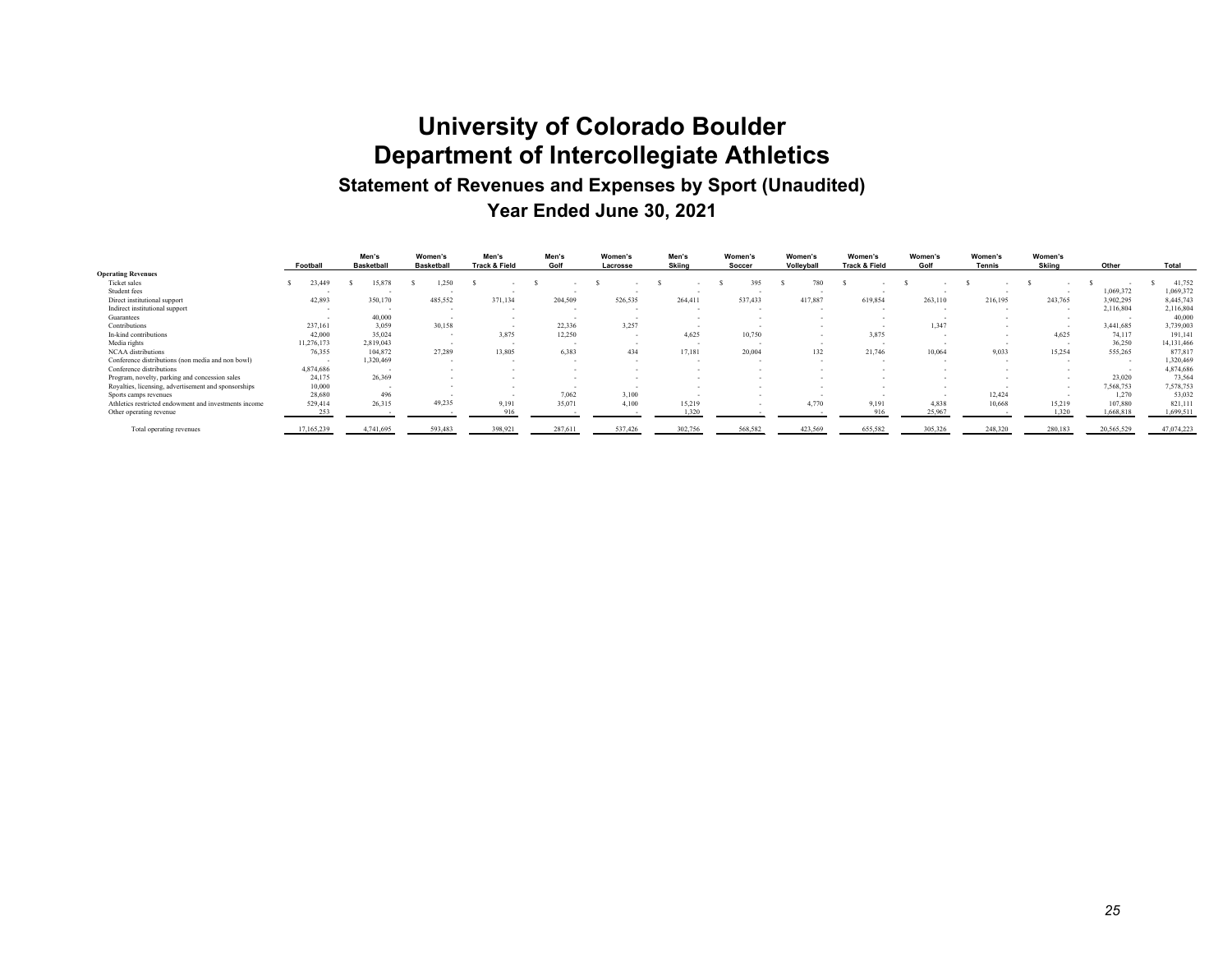### **University of Colorado Boulder Department of Intercollegiate Athletics Statement of Revenues and Expenses by Sport (Unaudited) (continued) Year Ended June 30, 2021**

|                                                          | Football   | Men's<br><b>Basketball</b> | Women's<br><b>Basketball</b> | Men's<br><b>Track &amp; Field</b> | Men's<br>Golf | Women's<br>Lacrosse | Men's<br><b>Skiina</b>   | Women's<br>Soccer        | Women's<br>Volleyball | Women's<br><b>Track &amp; Field</b> | Women's<br>Golf          | Women's<br><b>Tennis</b> | Women's<br>Skiina | Other                    | Total           |
|----------------------------------------------------------|------------|----------------------------|------------------------------|-----------------------------------|---------------|---------------------|--------------------------|--------------------------|-----------------------|-------------------------------------|--------------------------|--------------------------|-------------------|--------------------------|-----------------|
| <b>Operating Expenditures</b>                            |            |                            |                              |                                   |               |                     |                          |                          |                       |                                     |                          |                          |                   |                          |                 |
| Athletics student aid                                    | 4,879,960  | 693,354                    | 926,431                      | 606,202                           | 280,971       | 677,710             | 401,014                  | 850,284                  | 688,797               | 890,076                             | 375,715                  | 405,839                  | 455,956           | 75,255                   | 12,207,564      |
| Guarantees                                               |            | 60,000                     | 11,000                       | $\sim$                            | $\sim$        |                     |                          | 1,037                    | $\sim$                | $\sim$                              | $\overline{\phantom{a}}$ | $\overline{\phantom{a}}$ |                   |                          | 72,037          |
| Coaching salaries, benefits and bonuses paid             |            |                            |                              |                                   |               |                     |                          |                          |                       |                                     |                          |                          |                   |                          |                 |
| by the University and related entities                   | 7,308,170  | 3,040,805                  | 798,552                      | 244,878                           | 198,193       | 279,922             | 122,198                  | 392,747                  | 402,605               | 244,878                             | 210,605                  | 184,524                  | 122,198           | $\overline{\phantom{a}}$ | 13,550,275      |
| Support staff/administrative compensation, benefits and  |            |                            |                              |                                   |               |                     |                          |                          |                       |                                     |                          |                          |                   |                          |                 |
| bonuses paid by the University and related entities      | 1,365,894  | 306,376                    | 201,143                      | 34.314                            | 33,723        | 88,103              | 68,172                   | 52,839                   | 134,149               | 34.314                              | 15,899                   | 41,619                   | 68,172            | 11,456,379               | 13,901,096      |
| Severance payments                                       | 577,758    | $\sim$                     | . .                          | $\overline{\phantom{a}}$          | $\sim$        |                     | 2,153                    | $\sim$                   |                       |                                     |                          | $\overline{\phantom{a}}$ | 2,153             | 35,014                   | 617,078         |
| Recruiting                                               | 272,794    | 26,885                     | 6.185                        | 1,072                             | 1,963         | 4,294               | $\overline{\phantom{a}}$ | 5,443                    | 6,966                 | 1,072                               | 811                      | 1,498                    | . .               | $\overline{\phantom{a}}$ | 328,983         |
| Team travel                                              | 493,280    | 604,670                    | 409,658                      | 197.329                           | 80,036        | 135,265             | 49,046                   | 123,426                  | 104,065               | 197.329                             | 67,604                   | 47,557                   | 49,046            | $\sim$                   | 2,558,310       |
| Sports equipment, uniforms and supplies                  | 763,359    | 93,831                     | 84,874                       | 67,497                            | 45,465        | 69,298              | 25,621                   | 49,179                   | 42,182                | 67,497                              | 38,300                   | 32,701                   | 25,621            | 33,663                   | 1,439,088       |
| Game expenses                                            | 244,574    | 207,838                    | 121,398                      | 20,412                            | $\sim$        | 16,888              | $\sim$                   | 35,101                   | 38,977                | 20,412                              | 32,151                   | 8,046                    | . .               | $\sim$                   | 745,797         |
| Fundraising, marketing and promotion                     | 4,456      | 4,830                      |                              | $\sim$                            | $\sim$        |                     |                          | $\overline{\phantom{a}}$ | . .                   |                                     |                          | . .                      | $\sim$            | 178,258                  | 187,544         |
| Sport camp expenses                                      | 16,330     | 1,323                      | $\overline{\phantom{a}}$     | $\overline{\phantom{a}}$          | 3,146         | (12,950)            |                          | (4,275)                  |                       |                                     |                          | 1,472                    | $\sim$            | 270                      | 5,316           |
| Spirit groups                                            | $\sim$     |                            |                              | $\overline{\phantom{a}}$          | $\sim$        |                     |                          |                          | . .                   |                                     |                          | $\sim$                   | $\sim$            | 109,208                  | 109,208         |
| Athletic facilities debt service, leases and rental fees |            |                            | ۰.                           | $\sim$                            | $\sim$        |                     |                          | $\overline{\phantom{a}}$ | $\sim$                |                                     |                          | $\overline{\phantom{a}}$ | $\sim$            | 253,454                  | 253,454         |
| Direct overhead and administrative expenses              | 98,463     | 17,544                     | 13,044                       | 8,270                             | 1,974         | 3,315               | 8,817                    | 6,781                    | 5,027                 | 8,270                               | 4,735                    | 2,011                    | 8,817             | 7,645,070                | 7,832,140       |
| Indirect institutional support                           |            |                            |                              | $\sim$                            | $\sim$        |                     | $\overline{\phantom{a}}$ | $\sim$                   | $\sim$                | $\sim$                              | $\sim$                   | $\overline{\phantom{a}}$ | $\sim$            | 2,116,804                | 2,116,804       |
| Medical expenses and medical insurance                   | 243,257    | 35,333                     | 31,182                       | 28,844                            | 6,855         | 7,784               | 15,374                   | 58,880                   | 5.744                 | 12,092                              | 12,058                   | 8,778                    | 15,374            | 1,470,599                | 1,952,154       |
| Memberships and dues                                     |            | 85                         | 828                          | 484                               | 1,135         | 350                 | 1,006                    | 620                      | 265                   | 484                                 | 1,026                    | 550                      | 1,006             | 41.365                   | 49,204          |
| Student athlete meals (non-travel)                       | 166,801    | 16.261                     | 16,770                       | 11,200                            | 123           | 1,702               | 826                      | 4.605                    | 11,582                | 11,200                              | 130                      | 1,192                    | 826               | 1,347,162                | 1,590,380       |
| Other operating expenses                                 | 301,295    | 47,385                     | 16.585                       | 9,028                             | 22,304        | 12,491              | 51,769                   | 10,478                   | 12,224                | 9.043                               | 4.564                    | 2,756                    | 28,326            | 3,722,914                | 4,251,160       |
| <b>Bowl</b> expenses                                     | 669,661    |                            |                              |                                   |               |                     |                          |                          |                       |                                     |                          |                          |                   |                          | 669,661         |
| Bowl expenses - Coaching compensation                    | 114,500    |                            |                              |                                   |               |                     |                          |                          |                       |                                     |                          |                          |                   |                          | 114,500         |
| Total operating expenditures                             | 17.520.552 | 5.156.520                  | 2.637.650                    | 1.229.530                         | 675,888       | 1,284,172           | 745,996                  | 1.587.145                | 1.452.583             | 1,496,667                           | 763,598                  | 738,543                  | 777,495           | 28,485,415               | 64,551,753      |
| <b>Excess (Deficiency) of Revenue Over Expenditures</b>  | (355, 313) | (414.825)                  | (2.044.167)                  | (830, 609)                        | (388.277)     | (746, 746)          | (443, 240)               | (1,018,563)              | (1,029,014)           | (841.085)                           | (458.272)                | (490.223)                | (497.312)         | (7.919.886)              | \$ (17,477,530) |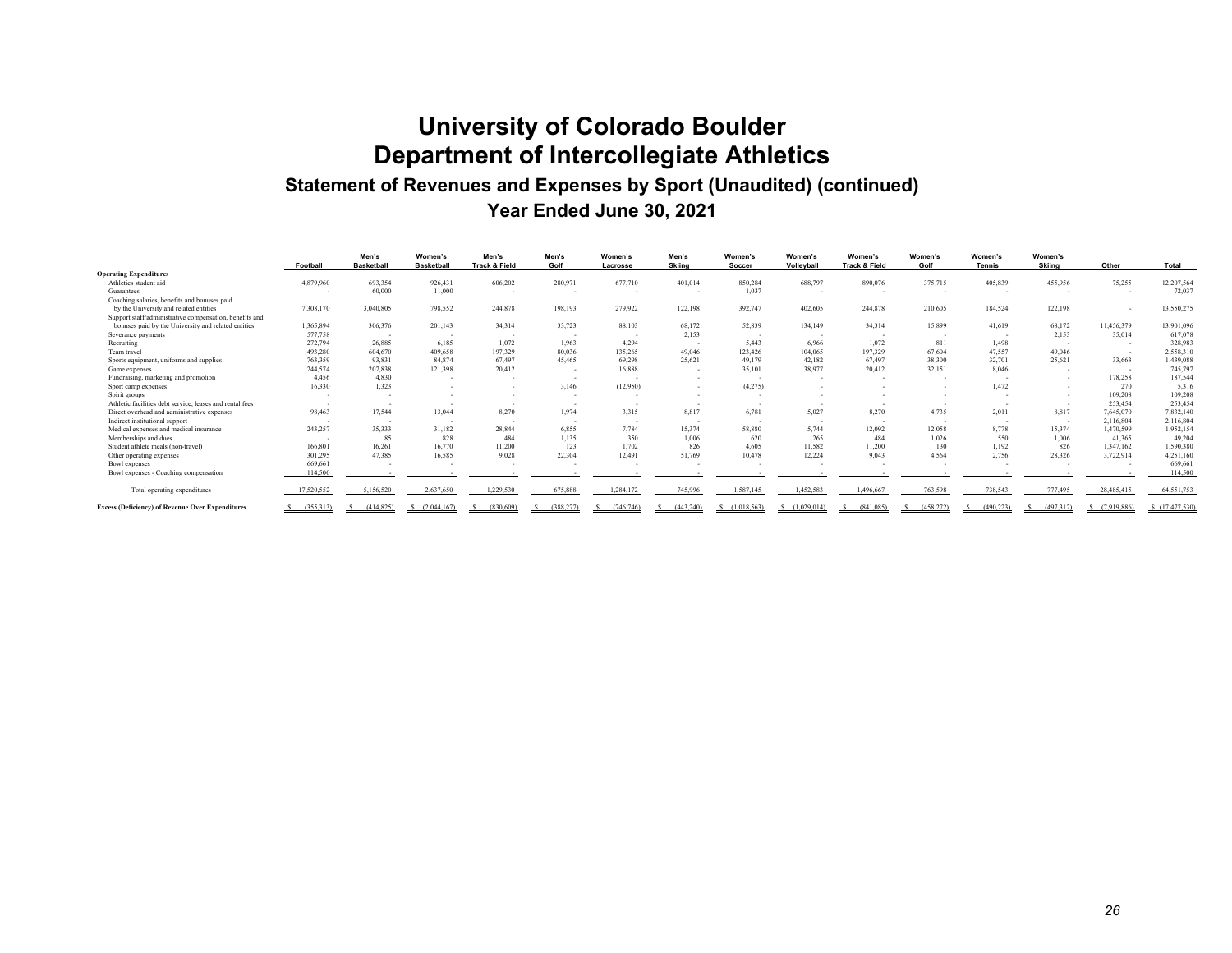### **University of Colorado Boulder Department of Intercollegiate Athletics Notes to the Statement of Revenues and Expenses Year Ended June 30, 2021 (Unaudited)**

#### **Note 1: Basis of Accounting**

The accompanying statement of revenues and expenses presents the results of financial activity of the University of Colorado (the University) at Boulder Department of Intercollegiate Athletics (the Department) and are not intended to present the operations of the University as a whole.

The accompanying statement of revenues and expenses has been prepared on the accrual basis of accounting and in conformity with accounting principles generally accepted in the United States of America, except for the reporting of debt service payments. Under the accrual basis of accounting, revenues are recognized when earned, expenses are recorded when an obligation is incurred, and loans are not recorded as revenue, but rather as a debt transaction. Yet, for purposes of this Statement, when debt payments are made, this is reported as an expense.

For reporting purposes, the sports in which the University participates are reported separately. The administrative functions of the Department, which supports all sports, have been combined and reported within the "other" category.

#### **Note 2: Summary of Significant Accounting Policies**

The following is a summary of the more significant accounting policies of the Department, which affect significant elements of the accompanying statement of revenues and expenses.

*Revenues* – Revenues from operations have been allocated based on management's estimate of which sport generated the income. Gifts have been allocated as directed by the donor. Financial aid support has been allocated based on the actual payments made in support of each activity.

Revenues received during a given fiscal year but not expended were either used to cover prior year deficits or are carried forward for use by the Department in future fiscal years, including repayment of the internal campus loans received in prior years.

*Capital Assets* – Capital assets are stated at cost at the date of acquisition or acquisition value at the date of donation on the University's financial statements. For equipment, the capitalization policy includes all items with a value of \$5,000 or more, and an estimated useful life of greater than one year. Renovations to buildings and other improvements that significantly increase the value or extend the useful life of the structure are capitalized. Routine repairs and maintenance are charged to operating expense in the Statement.

The Department follows the University of Colorado Fiscal Procedures for acquiring and approving intercollegiate athletics-related assets and follows University campus policies and procedures for disposing of intercollegiate athletics-related assets.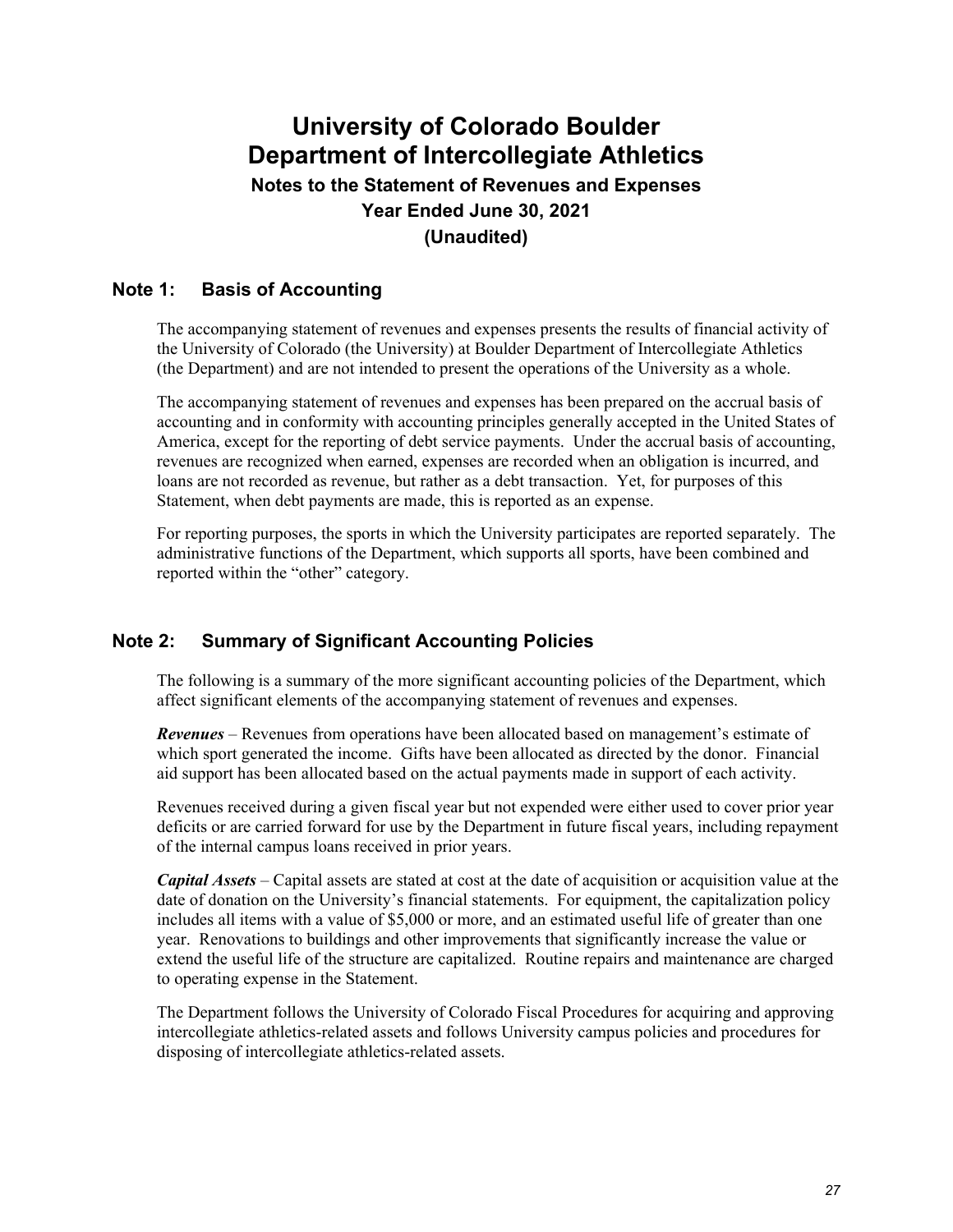### **University of Colorado Boulder Department of Intercollegiate Athletics Notes to the Statement of Revenues and Expenses Year Ended June 30, 2021 (Unaudited)**

Depreciation is computed using the straight-line method and monthly convention over the estimated useful lives of the assets as displayed in the following table:

| <b>Asset Class</b>                | Years      |
|-----------------------------------|------------|
|                                   |            |
| <b>Buildings</b>                  | $12 - 50*$ |
| Improvements other than buildings | $10 - 40$  |
| Equipment                         | $2 - 17$   |

\* Certain building are componentized and the components may have useful lives similar to improvements or equipment

#### **Note 3: Concentration of Donor Sources**

The Foundation is the single largest source of athletics restricted endowment and investments income. The restricted endowments and investment income are used for various expenses for athletics. The total funds available by the Foundation for the benefit of athletics is \$16,721,775 as of June 30, 2021.

#### **Note 4: Capital Assets**

At June 30, 2021, Athletic capital assets consisted of:

|                                      | <b>Balance</b><br><b>June 30,</b><br>2020 | <b>Additions</b> | <b>Retirements</b> |    | <b>Balance</b><br><b>June 30,</b><br>2021 |
|--------------------------------------|-------------------------------------------|------------------|--------------------|----|-------------------------------------------|
| Capital assets not being depreciated |                                           |                  |                    |    |                                           |
| Collections                          | \$<br>469,668                             | \$               | \$                 | \$ | 469,668                                   |
| Capital assets being depreciated     |                                           |                  |                    |    |                                           |
| <b>Buildings</b>                     | 277, 352, 276                             | 1,563,638        |                    |    | 278,915,914                               |
| Improvements other than buildings    | 10,700,074                                |                  |                    |    | 10,700,074                                |
| Equipment                            | 3,979,241                                 | 184,471          | 53,796             |    | 4,109,916                                 |
|                                      | 292,501,259                               | 1,748,109        | 53,796             |    | 294, 195, 572                             |
| Accumulated depreciation             |                                           |                  |                    |    |                                           |
| <b>Buildings</b>                     | 81,753,523                                | 8,164,262        |                    |    | 89,917,785                                |
| Improvements other than buildings    | 7,807,965                                 | 377,729          |                    |    | 8,185,694                                 |
| Equipment                            | 3,204,892                                 | 377,832          | 53,601             |    | 3,529,123                                 |
|                                      | 92,766,380                                | 8,919,823        | 53,601             |    | 101,632,602                               |
| Net book value                       | 199,734,879                               |                  |                    | Ÿ. | 192,562,970                               |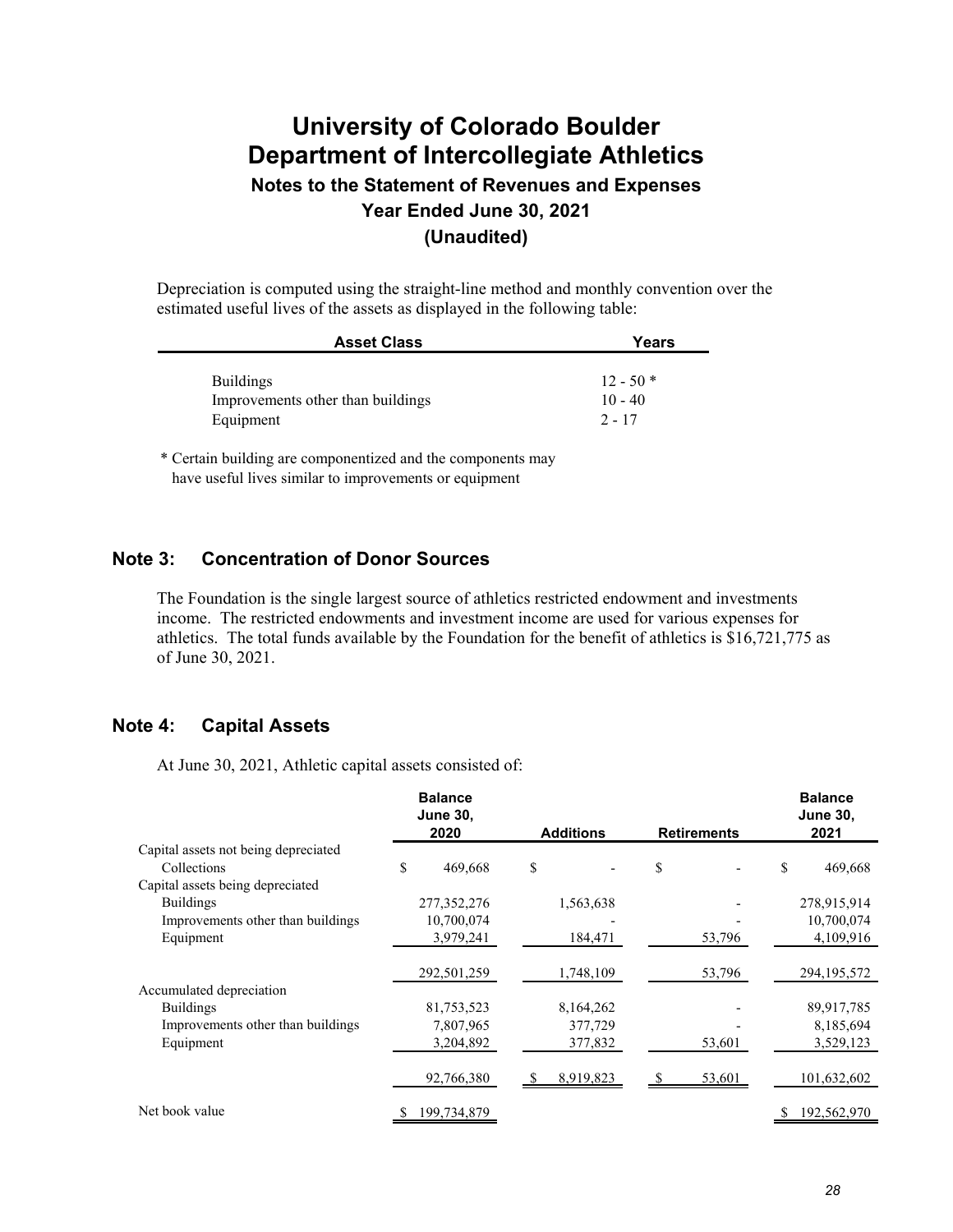### **Notes to the Statement of Revenues and Expenses Year Ended June 30, 2021 (Unaudited)**

#### **Note 5: Long-term Liabilities**

Long-term liabilities of athletics consisted of the following at June 30, 2021:

|                                                                                                                                                                                                                                                            | <b>Balance</b><br><b>June 30,</b><br>2020 | <b>Additions</b> | <b>Balance</b><br><b>June 30,</b><br>2021 |                     |  |
|------------------------------------------------------------------------------------------------------------------------------------------------------------------------------------------------------------------------------------------------------------|-------------------------------------------|------------------|-------------------------------------------|---------------------|--|
| Enterprise System Revenue Bonds,<br>Series 2007A/2015C: Used to refund<br>Refunding Bonds, Series 1995A (East<br>Stadium Project) and Enterprise<br>System Revenue Bonds, Series 2002B                                                                     | 15,905,000<br>\$                          | \$               | <b>Retirements</b><br>\$<br>2,565,000     | \$<br>13,340,000    |  |
| Enterprise System Revenue Bonds,<br>Series 2014A Long and Short: Used to<br>fund renovations of DalWard and<br>Folsom Stadium and Construction<br>of the Champions Center and                                                                              |                                           |                  |                                           |                     |  |
| <b>Indoor Practice Facility</b><br>Enterprise System Revenue Bonds,<br>Series 2017A1: Used to refund<br>Refunding Bonds, Series 2002B,                                                                                                                     | 18,305,000                                |                  | 8,710,000                                 | 9,595,000           |  |
| 2007A, and 2015C<br>Enterprise System Revenue Bonds,<br>Series 2017A2: Used to partially refund<br>Enterprise System Revenue Bonds,<br>Series 2012B, 2013A, and 2014A and<br>to establish escrow accounts for the<br>cross-over refunding of Series 2009B, | 4,990,000                                 |                  | 1,930,000                                 | 3,060,000           |  |
| 2010A, and 2010C<br>Enterprise System Revenue Bonds,<br>Series 2020B2: Used for the purpose<br>of defraying a portion of the cots of<br>financing the Series 2020N-2 Refunding                                                                             | 101,745,000                               |                  | 1,450,000                                 | 100,295,000         |  |
| Project.                                                                                                                                                                                                                                                   |                                           | 21,115,000       |                                           | 21,115,000          |  |
| Internal Loan Refinance A and B                                                                                                                                                                                                                            | 17,893,174                                |                  | 1,171,401                                 | 16,721,775          |  |
|                                                                                                                                                                                                                                                            | 158,838,174<br>\$                         | 21,115,000<br>S. | 15,826,401<br>\$                          | \$<br>164, 126, 775 |  |

All University revenue bonds are special limited obligations of the University's governing Board of Regents (the Regents) and are payable solely from the pledged revenues (or the net income of the facilities, as defined in the bond resolution). The revenue bonds are not secured by any encumbrance, mortgage, or other pledge of property, except pledged revenues, and do not constitute general obligations of the Regents.